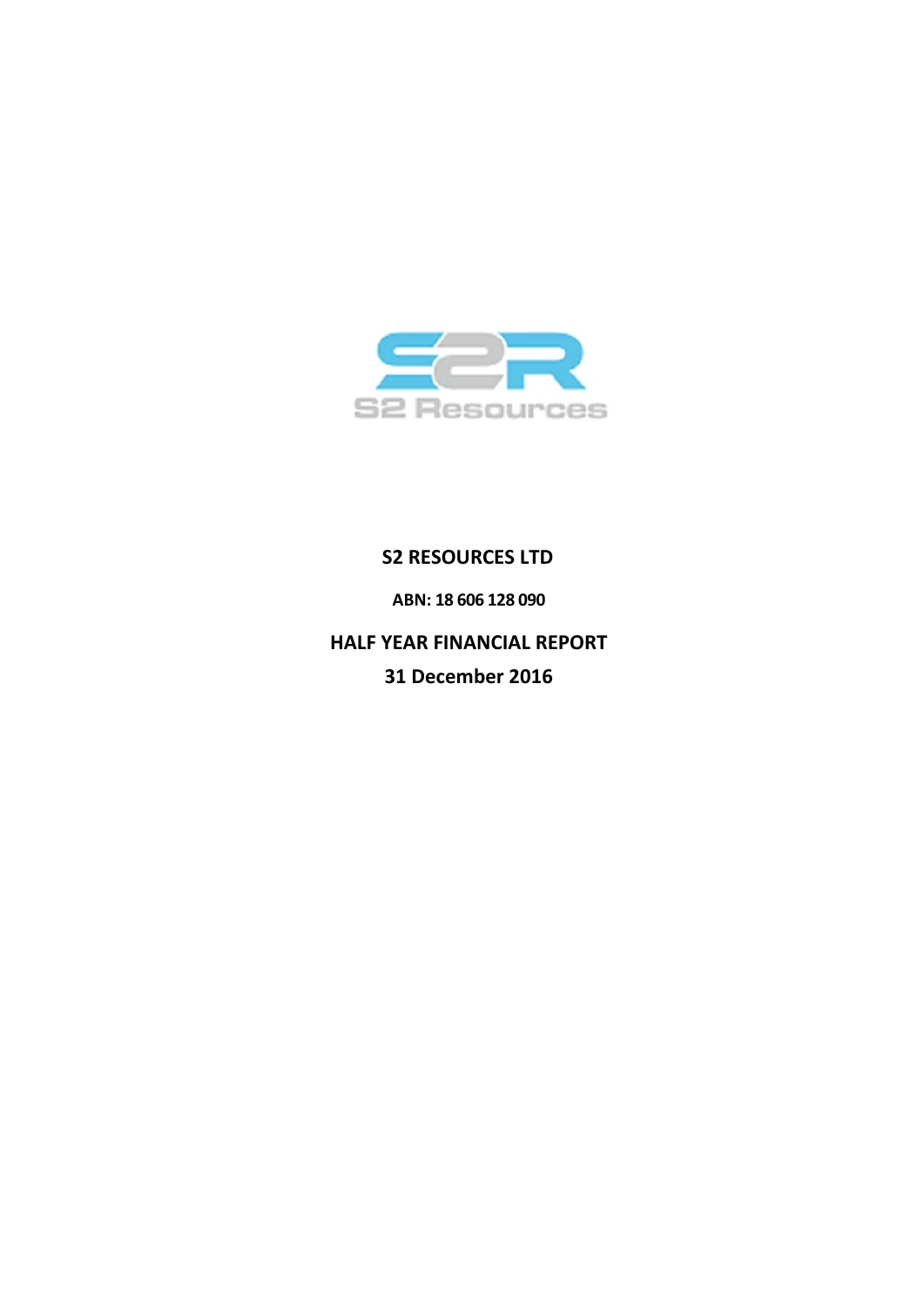# **S2 RESOURCES LTD ABN: 18 606 128 090**

# **HALF YEAR FINANCIAL REPORT FOR THE HALF YEAR ENDED 31 DECEMBER 2016**

# **CONTENTS**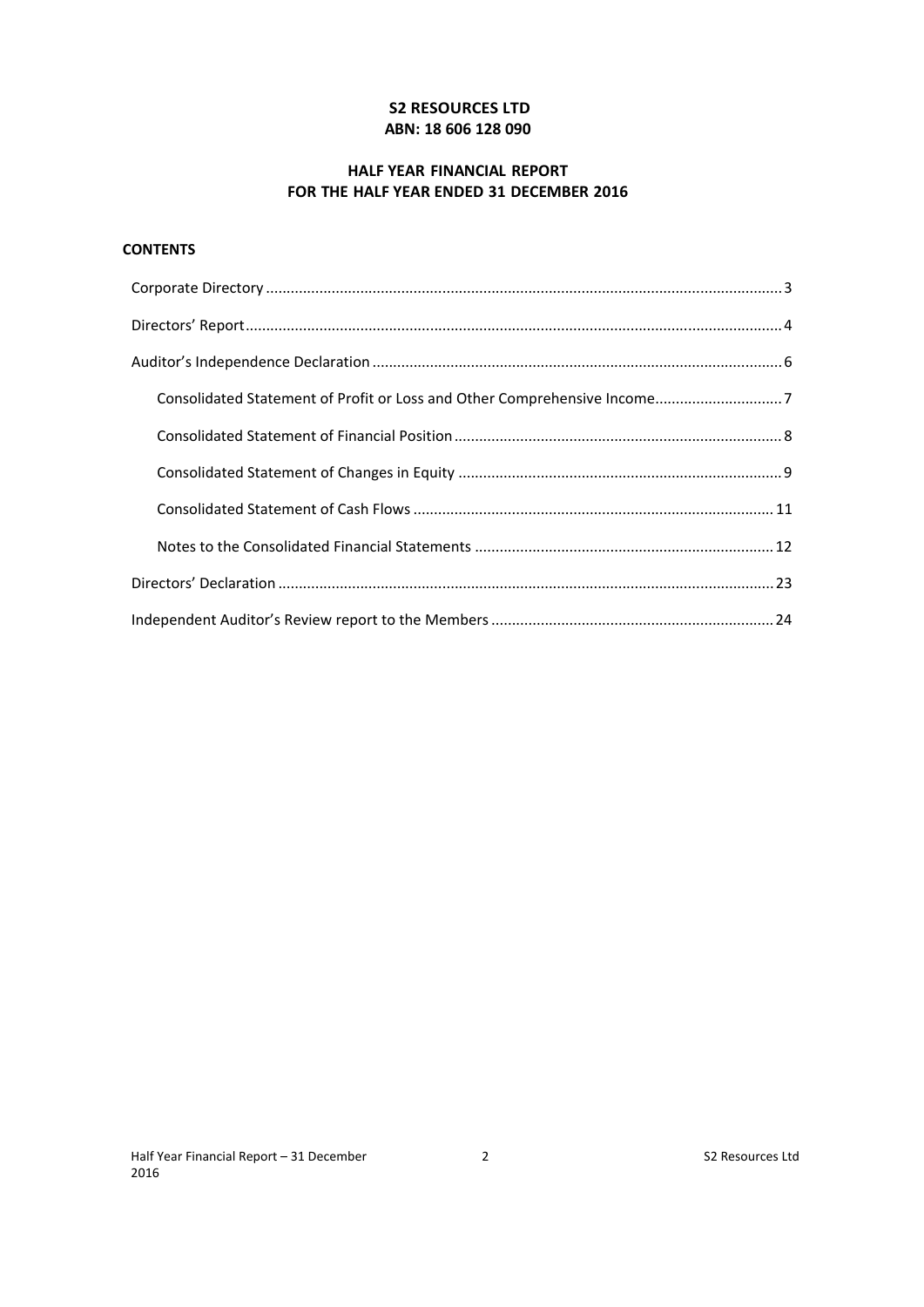# **S2 Resources Ltd Half Year Financial Report For the half year ended 31 December 2016**

# **Corporate Directory**

# **Directors**

| Jeff Dowling                                  | Non-Executive Chairman        |
|-----------------------------------------------|-------------------------------|
| Mark Bennett                                  | Managing Director             |
| Anna Neuling                                  | <b>Non-Executive Director</b> |
| Grey Egerton-Warburton Non-Executive Director |                               |

# **Company Secretary**

Tony Walsh

# **Principal and Registered Office**

North Wing, Level 2 1 Manning Street Scarborough, Western Australia 6019 Telephone: +61 8 6166 0240 Facsimile: +61 8 6270 5410 Website: www.s2resources.com.au

## **Auditor**

BDO Audit (WA) Pty Ltd 38 Station Street Subiaco, Western Australia 6008 Telephone: (08) 6382 4600

## **Share Registry**

Computershare Investor Services Pty Limited Level 2, 45 St Georges Terrace Perth, Western Australia 6000 Telephone: 1300 787 575

## **Stock Exchange Listing**

S2 Resources Ltd shares are listed on the Australian Securities Exchange.

# **ASX Code**

S2R ‐ ordinary shares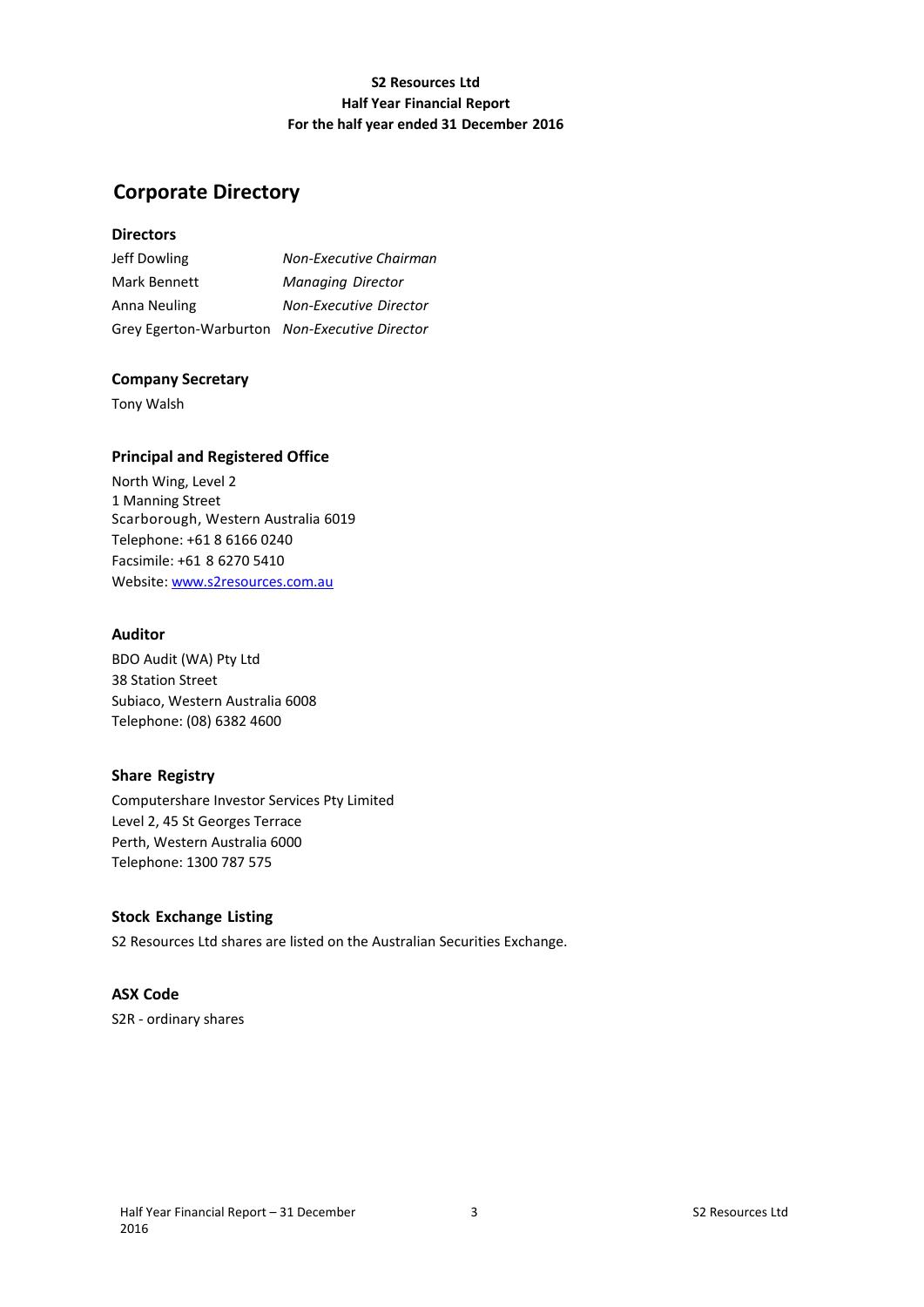# **Directors' Report**

The Directors of S2 Resources Ltd ("Directors") present their report on S2 Resources Ltd ("Company" or "S2") and the entities it controlled at the end of, or during, the half year ended 31 December 2016 ("Consolidated Entity" or "Group").

## **Directors**

The names and details of the Directors in office during the half year ended 31 December 2016 and until the date of this financial report are as follows. The Directors were in office for the entire period unless otherwise stated.

Jeff Dowling Mark Bennett Anna Neuling – changed from being an Executive Director to a Non‐Executive Director on 3 January 2017 Grey Egerton‐ Warburton

## **Principal Activities**

The principal continuing activity of the Group is mineral exploration.

## **Review of Operations**

### *Operating Result*

The loss from continuing operations for the half year ended 31 December 2016 after providing for income tax amounted to \$6,335,690 (2015: \$6,328,957).

The loss results from \$2,697,510 of exploration expenditure incurred and expensed, \$2,531,899 of sharebased payments expenses, \$763,013 of administration costs, \$88,661 of business development costs, \$74,557 depreciation costs, \$140,755 other income and net foreign exchange losses and income tax expense of \$320,805. The exploration expenditure incurred and expensed mainly relates to the Polar Bear and Scandinavian projects.

## *Dividends*

No dividends were paid or proposed to be paid to members during the half year ended 31 December 2016.

## **Significant Changes in the State of Affairs**

On 26 July 2016, the Group announced a capital raising of \$9.08 million via the placement of 22.7 million shares at 40 cents per share ("Issue Price"). This was completed on 2 August 2016. Also announced on the same day was a Share Purchase Plan ("SPP") where eligible S2 shareholders were invited to subscribe for new ordinary shares in S2 at the Issue Price up to a maximum of \$15,000 per shareholder. The SPP, to raise up to \$3 million, closed on 15 August 2016 and was heavily oversubscribed. The shares issued under the SPP were allotted on Monday 22 August 2016 and quoted on the ASX on Tuesday 23 August 2016.

## **After Balance Date Events**

On 3 January 2017, Anna Neuling resigned as Company Secretary and Executive Director to take maternity leave. Ms Neuling will remain with the Company as Non‐Executive Director of the Group. On the same day, Tony Walsh was appointed Company Secretary for the Group.

On 31 January 2017, the Company received a payroll tax refund of \$398,898 from the Office of State Revenue as a result of an audit undertaken in December 2016. The refund was disclosed as a trade and other receivable for the half year ended 31 December 2016.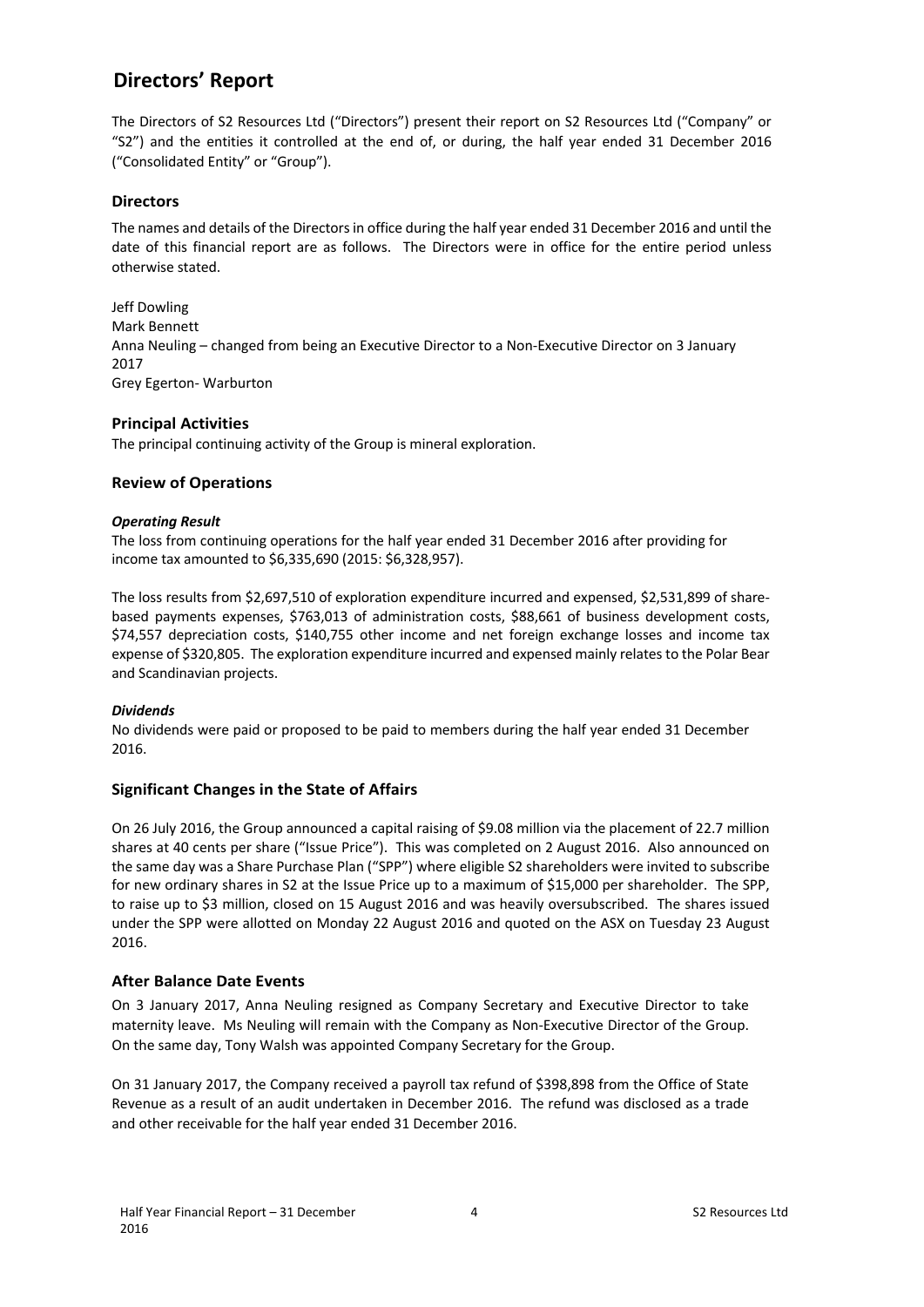# **Directors' Report**

# **After Balance Date Events (continued)**

There has been no matter or circumstance that has arisen since 31 December 2016 that has significantly affected, or may significantly affect:

- the Group's operations in future financial years; or
- the result of those operations in future financial years; or
- the Group's state of affairs in future financial years.

### **Auditor's Independence Declaration**

A copy of the Auditor's Independence Declaration as required under Section 307C of *the Corporations Act 2001*  is set out on page 6 of the interim financial report.

Signed in accordance with a resolution of the Board of Directors.

Lark Benjold

Mark Bennett Director Toronto 7 March 2017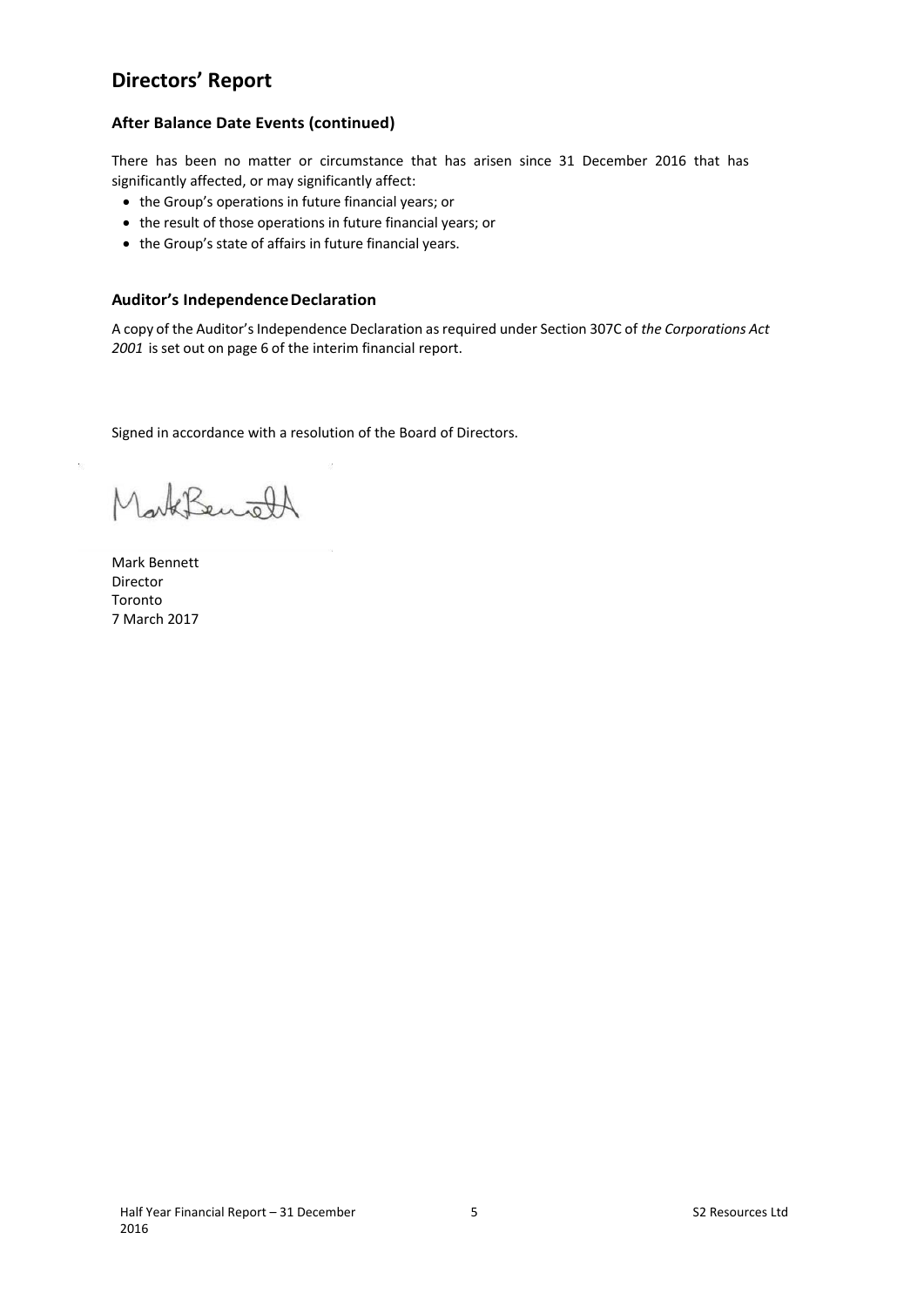

Tel: +61 8 6382 4600 Fax: +61 8 6382 4601 **www.bdo.com.au**

38 Station Street Subiaco, WA 6008 PO Box 700 West Perth WA 6872 Australia

# **DECLARATION OF INDEPENDENCE BY JARRAD PRUE TO THE DIRECTORS OF S2 RESOURCES LTD**

As lead auditor for the review of S2 Resources Ltd for the half-year ended 31 December 2016, I declare that, to the best of my knowledge and belief, there have been:

- 1. No contraventions of the auditor independence requirements of the *Corporations Act 2001* in relation to the review; and
- 2. No contraventions of any applicable code of professional conduct in relation to the review.

This declaration is in respect of S2 Resources Ltd and the entities it controlled during the period.

Strue

**Jarrad Prue** Director

**BDO Audit (WA) Pty Ltd** Perth, 7 March 2017

BDO Audit (WA) Pty Ltd ABN 79 112 284 787 is a member of a national association of independent entities which are all members of BDO Australia Ltd ABN 77 050 110 275,<br>an Australian company limited by guarantee. BDO Audit (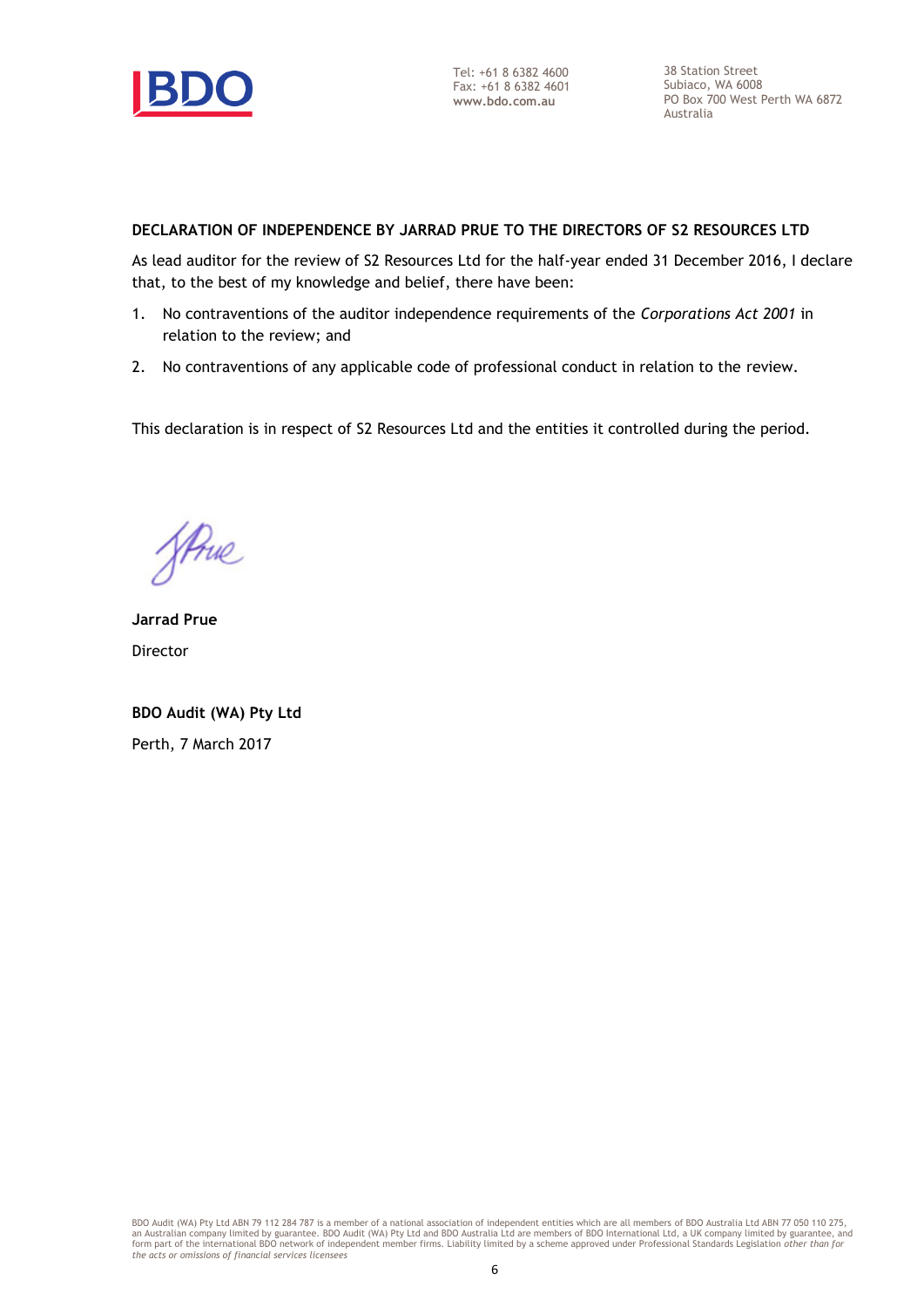# **Consolidated Statement of Profit or Loss and Other Comprehensive Income**

**for the half year ended 31 December 2016** 

| <b>Notes</b>                                                                               |   | 31 December<br>2016<br>\$ | 31 December<br>2015<br>\$ |
|--------------------------------------------------------------------------------------------|---|---------------------------|---------------------------|
|                                                                                            |   |                           |                           |
| Other income                                                                               |   | 241,179                   | 153,347                   |
| Salaries and wages                                                                         |   | (111,660)                 | (428, 161)                |
| Travel expenditure                                                                         |   | (130, 145)                | (187, 598)                |
| Consulting and legal fees                                                                  |   | (160, 857)                | (32, 664)                 |
| Share and company registry                                                                 |   | (112, 642)                | (46, 143)                 |
| Listing fees                                                                               |   | (16, 351)                 | (121, 181)                |
| Office rental and variable outgoings                                                       |   | (120, 157)                | (96, 558)                 |
| Insurance                                                                                  |   | (45, 378)                 | (14, 025)                 |
| Other office related costs                                                                 |   | (65, 823)                 | (45, 278)                 |
| <b>Business development</b>                                                                |   | (88, 661)                 | (163, 113)                |
| Depreciation expense                                                                       |   | (74, 557)                 | (22, 287)                 |
| Share based payments                                                                       | 9 | (2,531,899)               | (3,487,988)               |
| Foreign exchange gains/(losses)                                                            |   | (100, 424)                | 12,056                    |
| Exploration expenditure expensed as incurred                                               | 6 | (2,697,510)               | (1,849,366)               |
| Loss before income tax                                                                     |   | (6,014,885)               | (6,328,957)               |
| Income tax (expense)/benefit                                                               | 3 | (320, 805)                |                           |
| Loss for the period                                                                        |   | (6, 335, 690)             | (6,328,957)               |
| Other comprehensive income                                                                 |   |                           |                           |
| Exchange differences on translation of foreign operations                                  |   | (1,888)                   | (13, 651)                 |
| Total Comprehensive loss for the period attributable<br>to the members of S2 Resources Ltd |   | (6, 337, 578)             | (6,342,608)               |
| Loss per share for the period attributable to the Members of S2<br><b>Resources Ltd</b>    |   |                           |                           |
| 12<br>Basic loss per share                                                                 |   | <b>Cents</b><br>(2.64)    | <b>Cents</b><br>(7.14)    |

*The above consolidated statement of profit or loss and other comprehensive income should be read in conjunction with the accompanying notes.*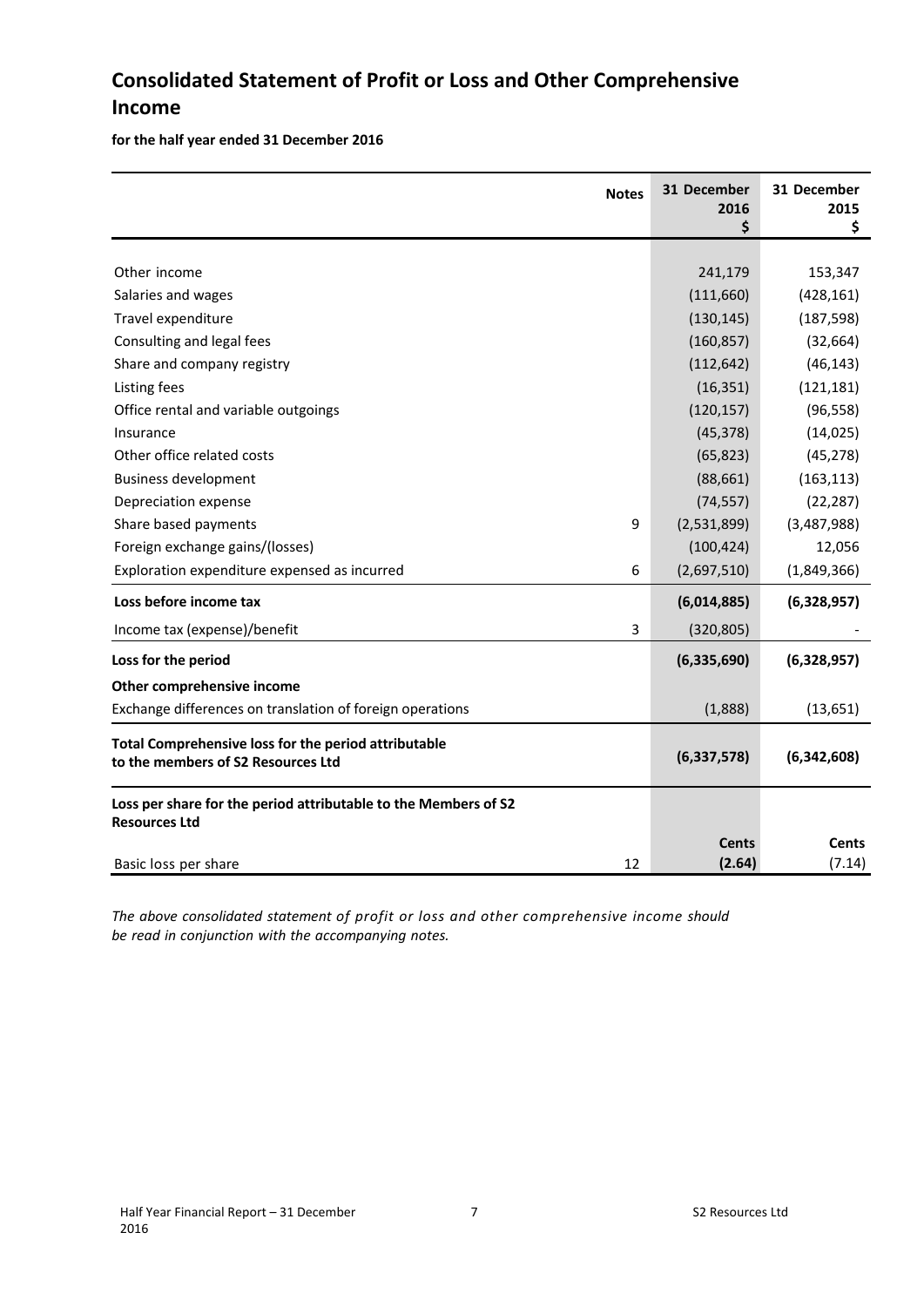# **Consolidated Statement of Financial Position**

**as at 31 December 2016** 

| <b>Notes</b>                     | 31 December<br>2016<br>\$ | 30 June<br>2016<br>\$ |
|----------------------------------|---------------------------|-----------------------|
|                                  |                           |                       |
| <b>CURRENT ASSETS</b>            |                           |                       |
| Cash and cash equivalents        | 21,765,096                | 15,891,260            |
| Restricted cash                  | 305,604                   | 244,270               |
| Trade and other receivables<br>4 | 724,817                   | 194,630               |
| <b>TOTAL CURRENT ASSETS</b>      | 22,795,517                | 16,330,160            |
| <b>NON-CURRENT ASSETS</b>        |                           |                       |
| Exploration and evaluation<br>6  | 4,276,868                 | 3,335,880             |
| Property, plant and equipment    | 435,186                   | 405,318               |
| <b>TOTAL NON-CURRENT ASSETS</b>  | 4,712,054                 | 3,741,198             |
| <b>TOTAL ASSETS</b>              | 27,507,571                | 20,071,358            |
| <b>CURRENT LIABILITIES</b>       |                           |                       |
| Trade and other payables<br>4    | 534,035                   | 1,129,154             |
| Provisions                       | 376,128                   | 47,952                |
| <b>TOTAL CURRENT LIABILTIES</b>  | 910,163                   | 1,177,106             |
| <b>TOTAL LIABILTIES</b>          | 910,163                   | 1,177,106             |
| <b>NET ASSETS</b>                | 26,597,408                | 18,894,252            |
|                                  |                           |                       |
| <b>EQUITY</b>                    |                           |                       |
| $\overline{7}$<br>Share capital  | 52,237,523                | 40,728,688            |
| 8<br>Reserves                    | (8,481,203)               | (11, 011, 214)        |
| <b>Accumulated losses</b>        | (17, 158, 912)            | (10, 823, 222)        |
| <b>TOTAL EQUITY</b>              | 26,597,408                | 18,894,252            |

*The above consolidated statement of financial position should be read in conjunction with the accompanying notes.*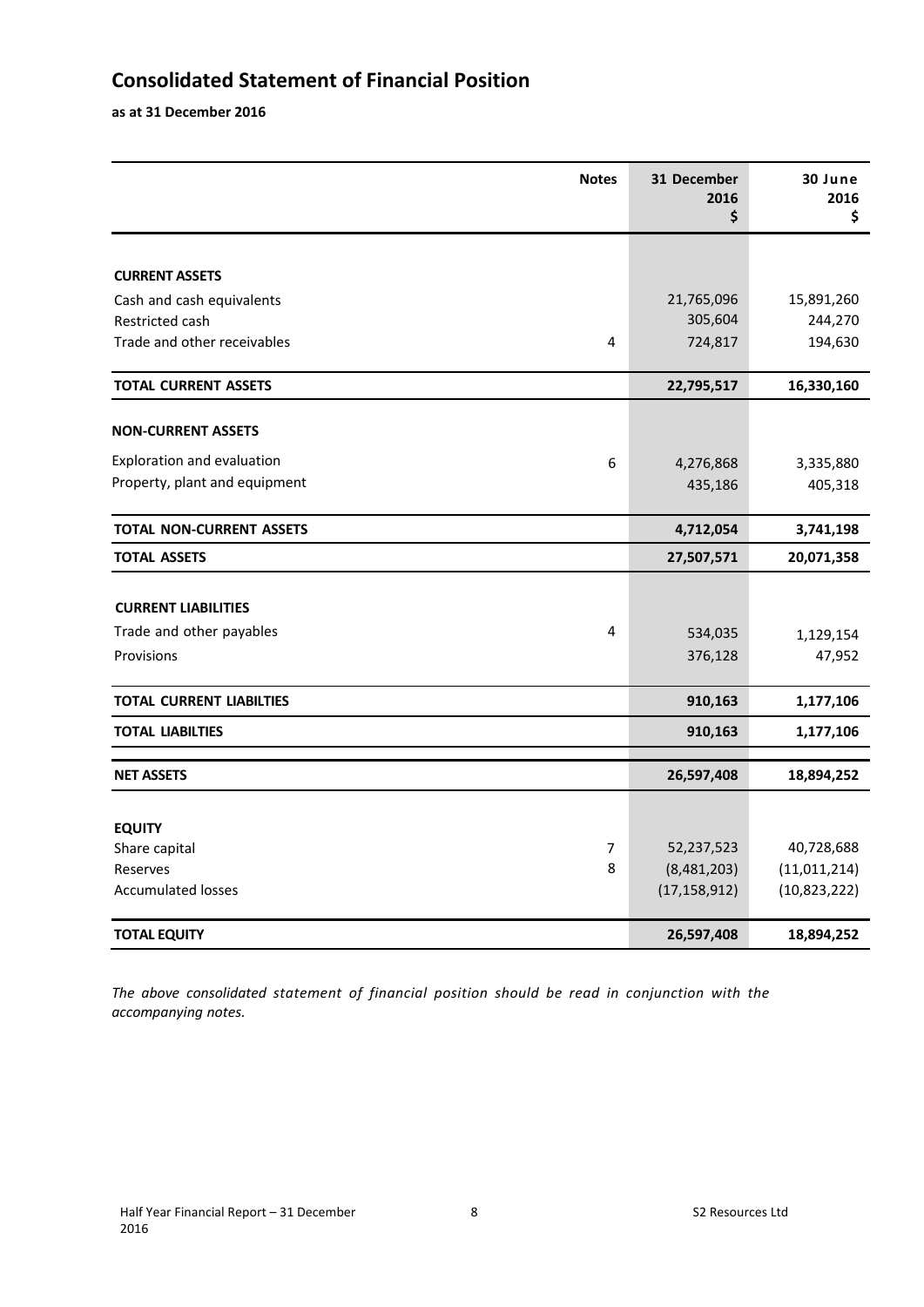# **Consolidated Statement of Changes in Equity**

**for the half year ended 31 December 2016** 

| Attributable to equity holders of the Group<br>in \$ dollars                                             | <b>Share</b><br>capital  | <b>Share based</b><br>payment<br><b>Reserves</b> | Other<br><b>Reserve</b>  | <b>Acquisition</b><br><b>Reserve</b> | Foreign<br>Currency<br><b>Translation</b><br><b>Reserve</b> | Accumulated<br>losses | <b>Total</b>  |
|----------------------------------------------------------------------------------------------------------|--------------------------|--------------------------------------------------|--------------------------|--------------------------------------|-------------------------------------------------------------|-----------------------|---------------|
| Balance at 1 July 2016                                                                                   | 40,728,688               | 4,039,525                                        | 144,517                  | (15, 214, 601)                       | 19,345                                                      | (10,823,222)          | 18,894,252    |
| Total comprehensive loss for the period                                                                  |                          |                                                  |                          |                                      | (1,888)                                                     | (6,335,690)           | (6, 337, 578) |
| Transactions with owners, recorded directly in<br>equity<br>Contributions by and distributions to owners |                          |                                                  |                          |                                      |                                                             |                       |               |
| Acquisition of commonly controlled entities                                                              |                          |                                                  |                          |                                      |                                                             |                       |               |
| Issue of share capital                                                                                   | 12,080,470               |                                                  |                          |                                      |                                                             |                       | 12,080,470    |
| Capital raising costs                                                                                    | (587, 135)               |                                                  | $\overline{\phantom{a}}$ |                                      |                                                             |                       | (587, 135)    |
| Share options exercised                                                                                  | 15,500                   |                                                  | $\overline{\phantom{a}}$ |                                      |                                                             |                       | 15,500        |
| Share-based payment transactions                                                                         | $\overline{\phantom{a}}$ | 2,531,899                                        | $\overline{\phantom{a}}$ |                                      |                                                             |                       | 2,531,899     |
| Purchase of Norse Exploration Pty Ltd 33% interest                                                       | $\overline{a}$           |                                                  |                          |                                      |                                                             |                       |               |
| Total contributions by and distributions to owners                                                       | 11,508,835               | 2,531,899                                        |                          |                                      | (1,888)                                                     | (6,335,690)           | 7,703,156     |
| <b>Balance at 31 December 2016</b>                                                                       | 52,237,523               | 6,571,424                                        | 144,517                  | (15, 214, 601)                       | 17,457                                                      | (17, 158, 912)        | 26,597,408    |

*The above consolidated statement of changes in equity should be read in conjunction with the accompanying notes.*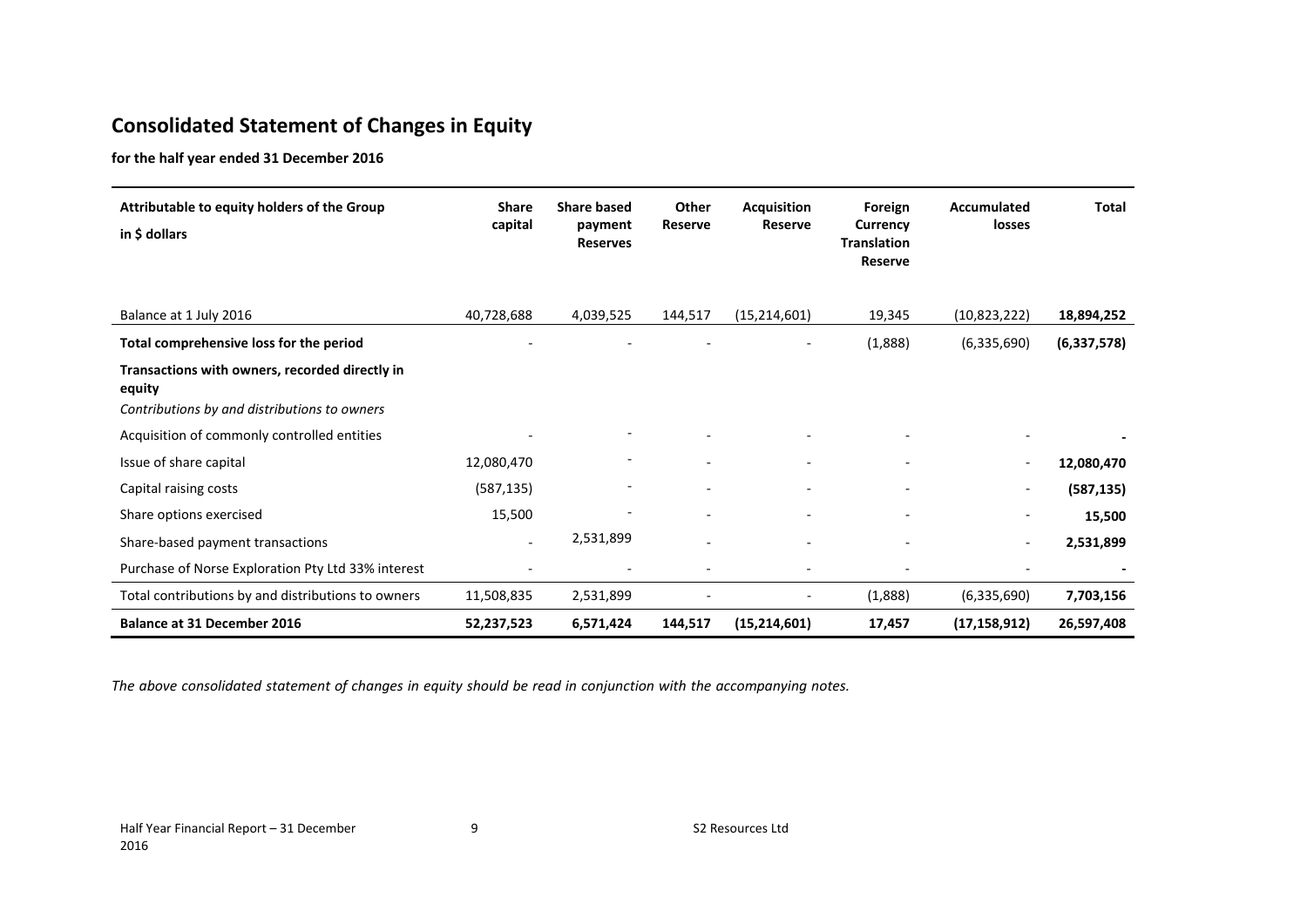# **Consolidated Statement of Changes in Equity**

**for the period ended 31 December 2015** 

| Attributable to equity holders of the Group<br>in $$$ dollars                                            | <b>Share</b><br>capital  | <b>Share based</b><br>payment<br><b>Reserves</b> | Other<br>Reserve         | <b>Acquisition</b><br>Reserve | Foreign<br>Currency<br><b>Translation</b><br>Reserve | <b>Accumulated</b><br>losses | <b>Total</b>             | Non-<br>controlling<br>interest | <b>Total</b> |
|----------------------------------------------------------------------------------------------------------|--------------------------|--------------------------------------------------|--------------------------|-------------------------------|------------------------------------------------------|------------------------------|--------------------------|---------------------------------|--------------|
| Balance at 29 May 2015                                                                                   | $\overline{\phantom{a}}$ | $\overline{\phantom{a}}$                         | $\overline{\phantom{0}}$ | $\overline{\phantom{a}}$      | $\overline{\phantom{a}}$                             |                              | $\overline{\phantom{0}}$ | $\overline{\phantom{a}}$        |              |
| Total comprehensive loss for the period                                                                  |                          |                                                  |                          | $\overline{\phantom{a}}$      | (13, 651)                                            | (6,328,957)                  | (6,342,608)              |                                 | (6,342,608)  |
| Transactions with owners, recorded directly in<br>equity<br>Contributions by and distributions to owners |                          |                                                  |                          |                               |                                                      |                              |                          |                                 |              |
| Acquisition of commonly controlled entities                                                              | 39,468,688               | $\overline{\phantom{a}}$                         | 650,136                  | (15, 214, 601)                | 4,924                                                | $\overline{\phantom{a}}$     | 24,909,147               | 915,175                         | 25,824,322   |
| Share-based payment transactions                                                                         |                          | 3,487,988                                        |                          | $\overline{\phantom{0}}$      | $\overline{\phantom{a}}$                             | $\overline{\phantom{a}}$     | 3,487,988                | $\overline{\phantom{a}}$        | 3,487,988    |
| Purchase of Norse Exploration Pty Ltd 33% interest                                                       | 1,260,000                | $\overline{\phantom{0}}$                         |                          | $\overline{\phantom{a}}$      | $\overline{\phantom{0}}$                             | $\overline{\phantom{a}}$     | 1,260,000                | $\overline{\phantom{a}}$        | 1,260,000    |
| Transactions with non-controlling interest                                                               |                          | $\overline{\phantom{a}}$                         | (505, 619)               | $\overline{\phantom{a}}$      | $\overline{\phantom{a}}$                             | $\overline{\phantom{a}}$     | (505, 619)               | (915, 175)                      | (1,420,794)  |
| Total contributions by and distributions to owners                                                       | 40,728,688               | 3,487,988                                        | 144,517                  | (15, 214, 601)                | (8, 727)                                             | (6,328,957)                  | 22,808,908               | $\overline{\phantom{a}}$        | 22,808,908   |
| <b>Balance at 31 December 2015</b>                                                                       | 40,728,688               | 3,487,988                                        | 144,517                  | (15, 214, 601)                | (8, 727)                                             | (6,328,957)                  | 22,808,908               | $\overline{\phantom{a}}$        | 22,808,908   |

*The above consolidated statement of changes in equity should be read in conjunction with the accompanying notes.*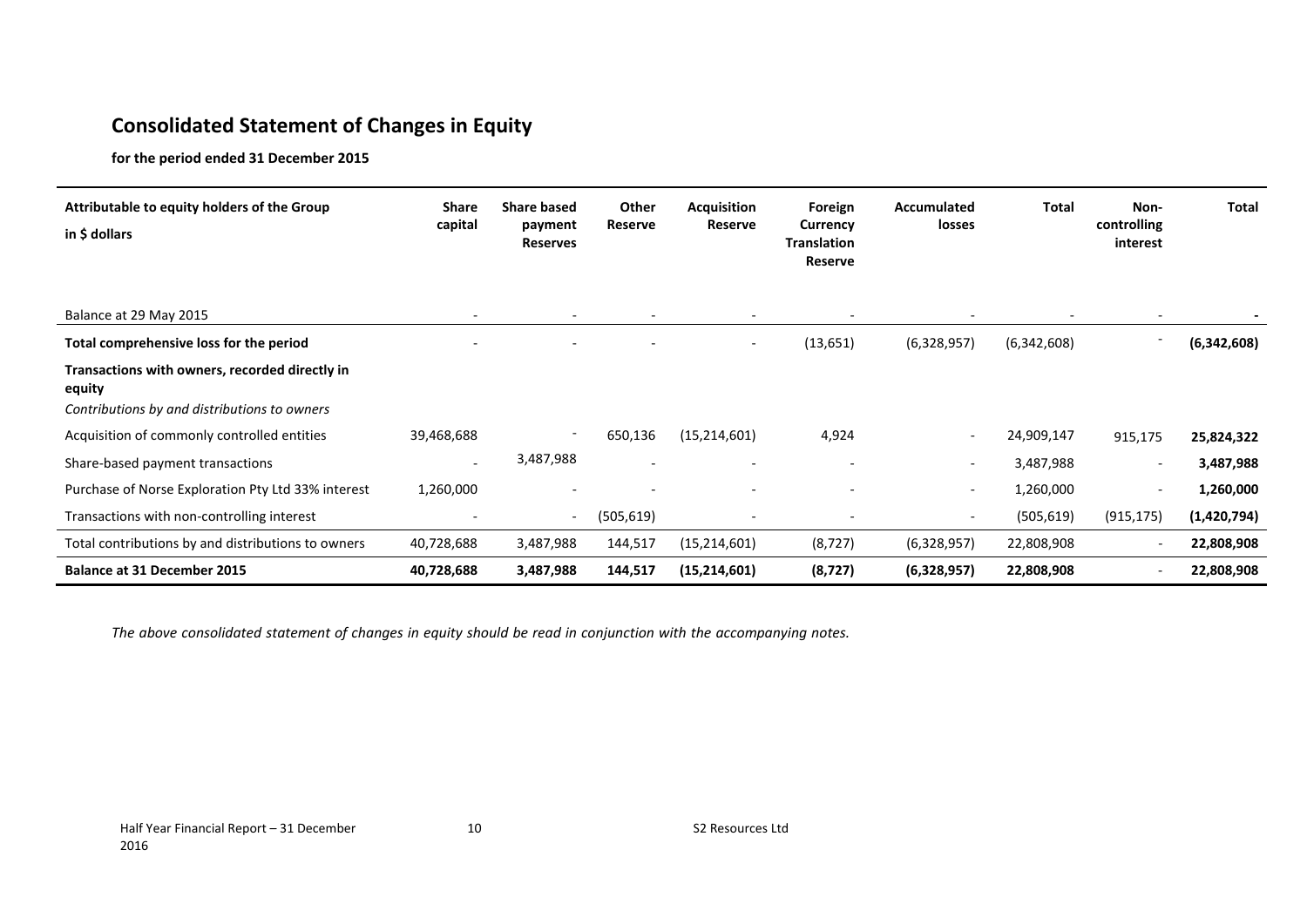# **Consolidated Statement of Cash Flows**

**for the half year ended 31 December 2016** 

|                                                                                    | <b>Notes</b> | 31 December<br>2016<br>\$ | 31 December<br>2015<br>\$ |
|------------------------------------------------------------------------------------|--------------|---------------------------|---------------------------|
|                                                                                    |              |                           |                           |
| Cash flows from operating activities                                               |              |                           |                           |
| Cash paid to suppliers and employees for administration activities                 |              | (1, 193, 287)             | (919, 496)                |
| Cash paid to suppliers and employees for exploration activities                    |              | (3,033,178)               | (1,699,254)               |
| Interest received                                                                  |              | 210,234                   | 117,334                   |
| Interest and other finance costs paid                                              |              | (3,806)                   | (1, 373)                  |
| Payroll tax paid                                                                   | 4            | (385, 347)                |                           |
| Net cash used in operating activities                                              |              | (4,405,384)               | (2,502,789)               |
|                                                                                    |              |                           |                           |
| Cash flows from investing activities                                               |              |                           |                           |
| Payments for property, plant and equipment                                         |              | (106, 955)                | (439, 791)                |
| Payment of exploration activities capitalised                                      |              | (960, 901)                |                           |
| Payment for costs related to purchase of Norse Exploration Pty<br>Ltd 33% interest |              |                           | (33, 694)                 |
| Cash acquired upon acquisition of subsidiaries                                     | 5            |                           | 2,765,347                 |
| Net cash used in investing activities                                              |              | (1,067,856)               | 2,291,862                 |
|                                                                                    |              |                           |                           |
| Cash flows from financing activities                                               |              |                           |                           |
| Proceeds from issue of share capital                                               |              | 11,508,835                |                           |
| Proceeds from demerger                                                             | 5            |                           | 20,000,000                |
| Net receipts / (payments) for cash backed guarantees                               |              | (61, 335)                 | (221, 454)                |
| Net cash from financing activities                                                 |              | 11,447,500                | 19,778,546                |
|                                                                                    |              |                           |                           |
| Net increase in cash and cash equivalents                                          |              | 5,974,260                 | 19,567,619                |
| Cash and cash equivalents at 29 May 2015                                           |              |                           |                           |
| Cash and cash equivalents at 1 July 2016                                           |              | 15,891,260                |                           |
| Foreign exchange gains/(losses)                                                    |              | (100, 424)                |                           |
| Cash and cash equivalents at 31 December                                           |              | 21,765,096                | 19,567,619                |

*The above consolidated statement of cash flows should be read in conjunction with the accompanying notes.*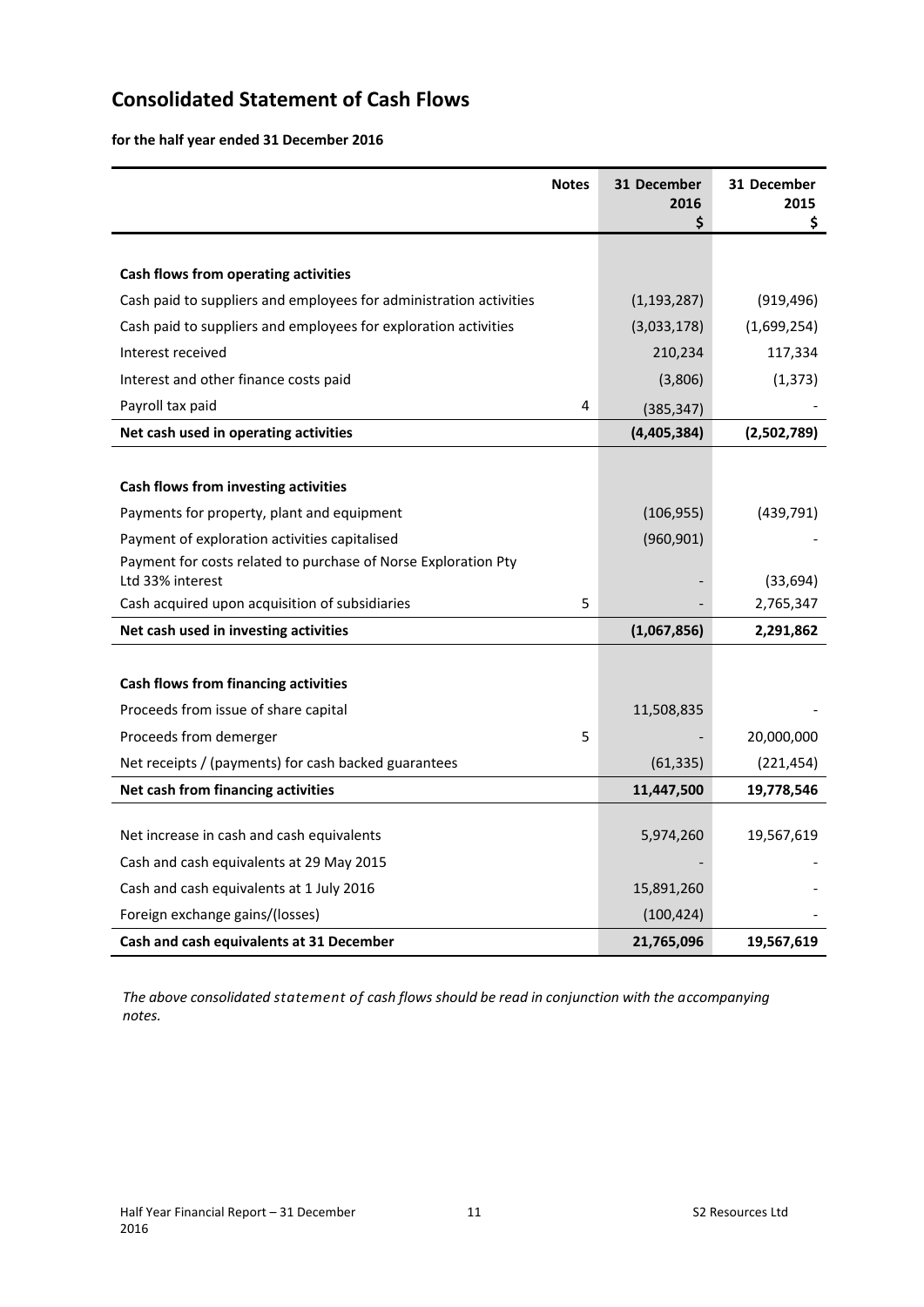### **for the half year ended 31 December 2016**

### **NOTE 1. STATEMENT OF SIGNIFICANT ACCOUNTING POLICIES**

### **Statement of Compliance**

The half‐year financial report is a general purpose financial report prepared in accordance with the *Corporations Act 2001* and AASB 134 *Interim Financial Reporting*. Compliance with Australia Accounting Standards ensures compliance with International Financial Reporting Standard IAS 34 *Interim Financial Reporting.* The half‐year financial report does not include notes of the type normally included in an annual financial report and should be read in conjunction with the most recent annual financial report and any public announcements made during the half year.

### **Basis of preparation**

The consolidated financial statements have been prepared on the basis of historical cost, except for the revaluation of certain non-current assets. All amounts are presented in Australian dollars, unless otherwise noted.

The accounting policies and methods of computation adopted in the preparation of the half‐year financial report are consistent with those adopted and disclosed in the Group's annual financial report for the financial year ended 30 June 2016. These accounting policies are consistent with Australian Accounting Standards and with International Financial Reporting Standards.

The Company was incorporated on 29 May 2015 and accordingly the financials for the period ended 31 December 2016 have disclosed a comparative period from 29 May 2015 to 31 December 2015.

### **New and amended standards adopted by the entity**

A number of new or amended standards became applicable for the current reporting period, however, the Group did not have to change its accounting policies or make retrospective adjustments as a result of adopting these standards. There may be some changes to the disclosures in the 30 June 2017 annual report as a consequence of these amendments.

### **Impact of standards issued but not yet applied by the entity**

There were no new standards issued since 30 June 2016 that have been applied by the Company. The 30 June 2016 annual report disclosed that the Company anticipated no material impacts (amounts recognised and/or disclosed) arising from initial application of those standards issued but not yet applied at that date, and this remains the assessment as at 31 December 2016.

### **NOTE 2: SEGMENT INFORMATION**

For management purposes, the Group has three reportable segments as follows:

- Scandinavian exploration activities, which includes exploration and evaluation of mineral tenements in Finland and Sweden.
- Australian exploration activities, which includes exploration and evaluation of mineral tenements in Australia.
- Unallocated, which includes all other expenses that cannot be directly attributed to either segments above.

Segment information that is evaluated by the CODM is prepared in conformity with the accounting policies adopted for preparing the financial statements of the Group.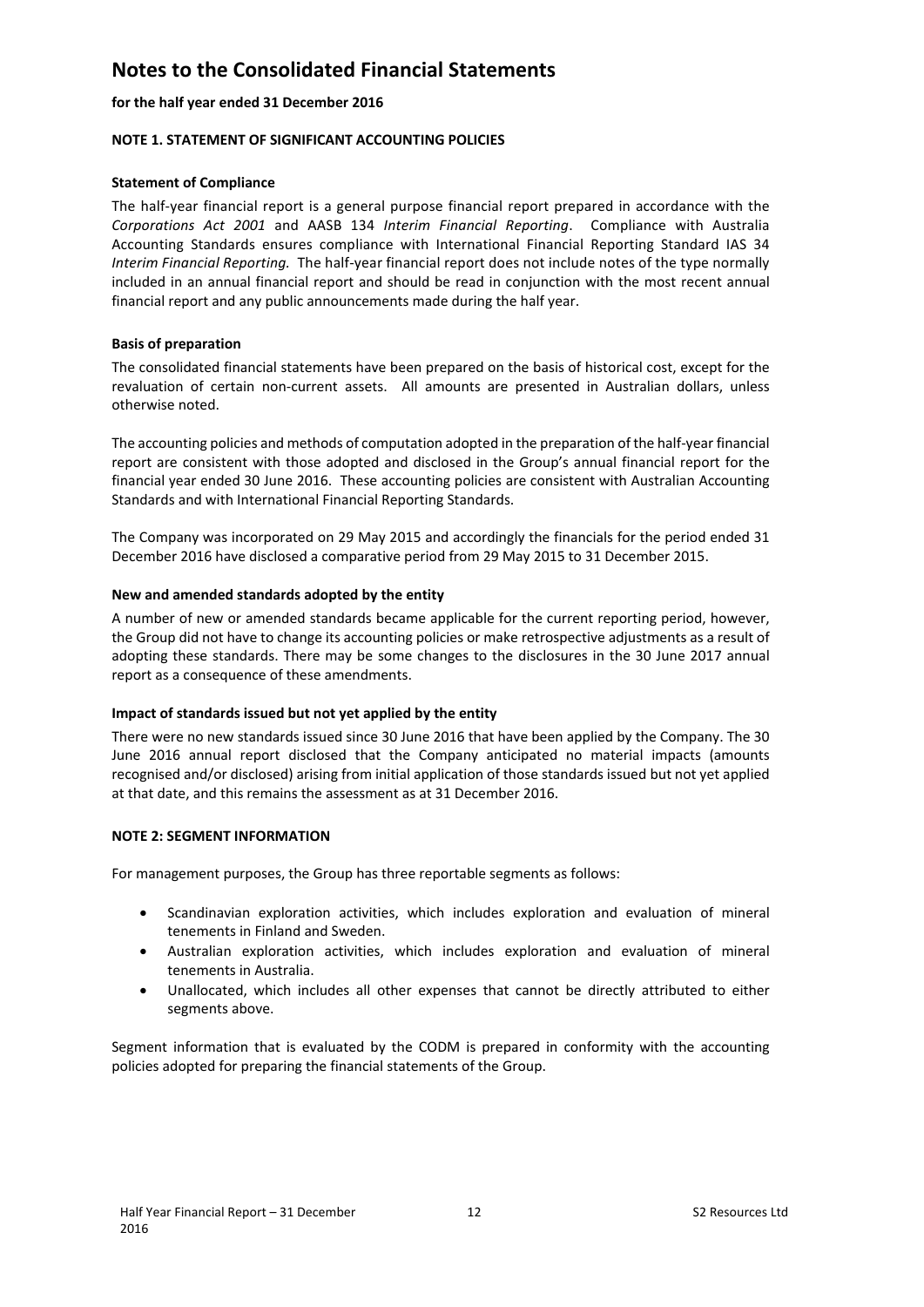### **for the half year ended 31 December 2016**

### **NOTE 2: SEGMENT INFORMATION (CONTINUED)**

#### **Segment Results**

**\$** 

### **Statement of profit or loss for the period ended 31 December 2016**

|                                              | <b>Scandinavian</b>    | <b>Australia exploration</b> | <b>Unallocated</b> |
|----------------------------------------------|------------------------|------------------------------|--------------------|
|                                              | exploration activities | activities                   |                    |
| Other income                                 |                        |                              | 241,179            |
| Administrative expenses                      |                        |                              | (851, 674)         |
| Depreciation expense                         |                        |                              | (74, 557)          |
| Share-based payments                         |                        | $\overline{\phantom{a}}$     | (2,531,899)        |
| Other gain/(losses) - net                    | (14, 834)              |                              | (85, 590)          |
| Exploration expenditure expensed as incurred | (1,474,123)            | (1,223,387)                  |                    |
| Loss before income tax                       | (1,488,957)            | (1,223,387)                  | (3,302,541)        |
| Income tax expense                           |                        |                              | (320, 805)         |
| Loss after income tax for the period         | (1,488,957)            | (1,223,387)                  | (3,623,346)        |

### **Segment assets**

**\$** 

| <b>Statement of Financials Position as at</b> |                                               |                                     |             |
|-----------------------------------------------|-----------------------------------------------|-------------------------------------|-------------|
| 31 December 2016                              | <b>Scandinavian</b><br>exploration activities | Australia exploration<br>activities | Unallocated |
| <b>Assets</b>                                 |                                               |                                     |             |
| 31 December 2016                              | 2,605,258                                     | 2,276,868                           | 22,625,445  |
| 30 June 2016                                  | 2,908,607                                     | 1,335,880                           | 15,826,870  |
| <b>Liabilities</b>                            |                                               |                                     |             |
| 31 December 2016                              | 500,786                                       |                                     | 409,377     |
| 30 June 2016                                  | 176,162                                       |                                     | 1,000,944   |

### **NOTE 3: INCOME TAX**

The Group has estimated an income tax expense resulting from of a transfer of assets on 31 October 2016 between its Swedish subsidiaries being Sakumpu Exploration Filial and S2 Sverige AB. For tax purposes, this transfer was considered a sale between the two entities and a profit was made by Sakumpu Exploration Filial. This profit is subject to tax under Swedish and Finnish tax laws and regulations as Sakumpu Exploration Filial is registered in Sweden and is owned by Sakumpu Exploration Oy (registered in Finland). The tax return for the Sakumpu entities will be completed for the financial year end 30 June 2017.

The income tax expense disclosed in the Consolidated Statement of Profit or Loss and Other Comprehensive Income is as follows:

|                    | 31 December<br>2016 | 31 December<br>2015 |
|--------------------|---------------------|---------------------|
| Income tax expense | 320,805             | -                   |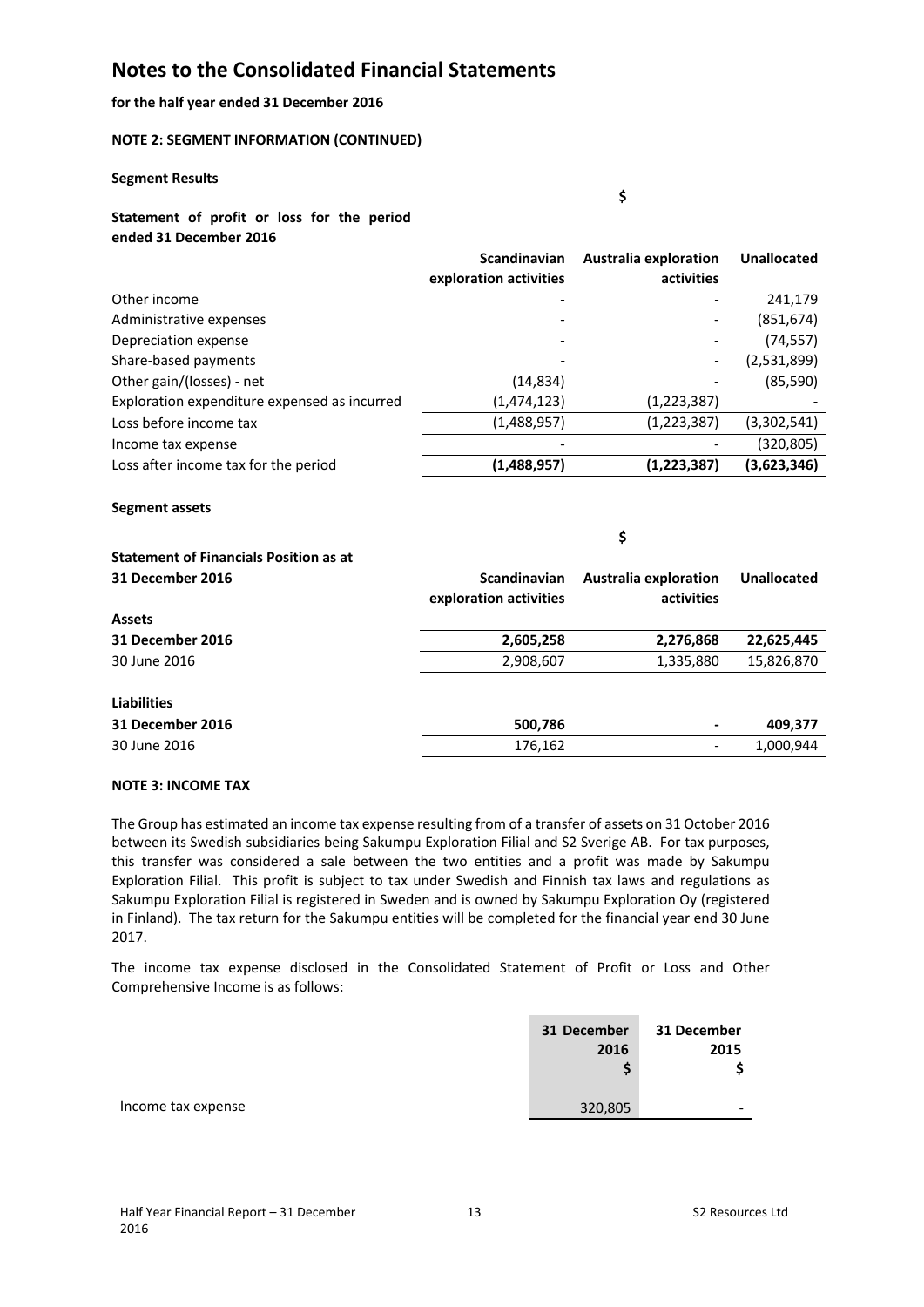### **for the half year ended 31 December 2016**

### **NOTE 4: FAIR VALUES OF FINANCIAL INSTRUMENTS**

### **Recurring fair value measurements**

The Group does not have any financial instruments that are subject to recurring or non-recurring fair value measurements.

### **Fair values of financial instruments not measured at fair value**

The following instruments are not measured at fair value in the Consolidated Statement of Financial Position.

These had the following fair values at 31 December 2016:

|                                 | Carrying<br><b>Amount</b> | <b>Fair Value</b> |
|---------------------------------|---------------------------|-------------------|
|                                 |                           |                   |
| <b>Current Assets</b>           |                           |                   |
| Trade and other receivables (1) | 724,817                   | 724,817           |
| <b>Current Liabilities</b>      |                           |                   |
| Trade and other payables        | 534,035                   | 534,035           |

(1) This includes a payroll tax refund of \$385,347 from the Office of State Revenue resulting from a payroll tax audit. The audit findings concluded that the payroll tax treatment on options issued during the financial year end 30 June 2016 and half year end 31 December 2016 was inconsistent with the guidelines of the Office of State Revenue. Refer to note 11 regarding the refund of payroll tax from the Office of State Revenue.

Due to their short-term nature, the carrying amounts of current receivables and current trade and other payables are assumed to equal their fair value.

## **NOTE 5: ACQUISITION OF COMMONLY CONTROLLED ENTITIES**

On 21 September 2015, S2 Resources Ltd and its subsidiaries, demerged from Sirius Resources NL (now a subsidiary of Independence Group NL ("IGO")). The demerger transaction comprised S2 receiving cash from IGO and acquiring the carrying value of Polar Metals Pty Ltd and Sirius Europa Pty Ltd ("acquired entities"). The following transactions occurred for the demerger transaction to complete on 21 September 2015:

- On 3 September 2015, the shareholders of Sirius Resources NL approved the demerger transaction.
- On 10 September 2015, subsequent to court order approval of the demerger transaction, the Company received cash of \$15,854,974 and a reimbursement for Deferred Tax Assets of \$4,145,026 due to exiting the Sirius Resources NL tax consolidated group (i.e. total cash received of \$20,000,000).
- On 21 September 2015, 207,401,278 shares were issued to S2 shareholders. The number of shares determined on completion of the Demerger transaction was based on Sirius Resources NL shareholders receiving 1 S2 share for every 2 Sirius ordinary shares.
- Also on 21 September 2015, the Company acquired the carrying value of Polar Metals and Sirius Europa Pty Ltd. The net assets acquired on this date was \$9,969,347 and comprised cash which included the reimbursement for Deferred Tax Assets due to exiting the Sirius Resources NL tax consolidated group and exploration assets.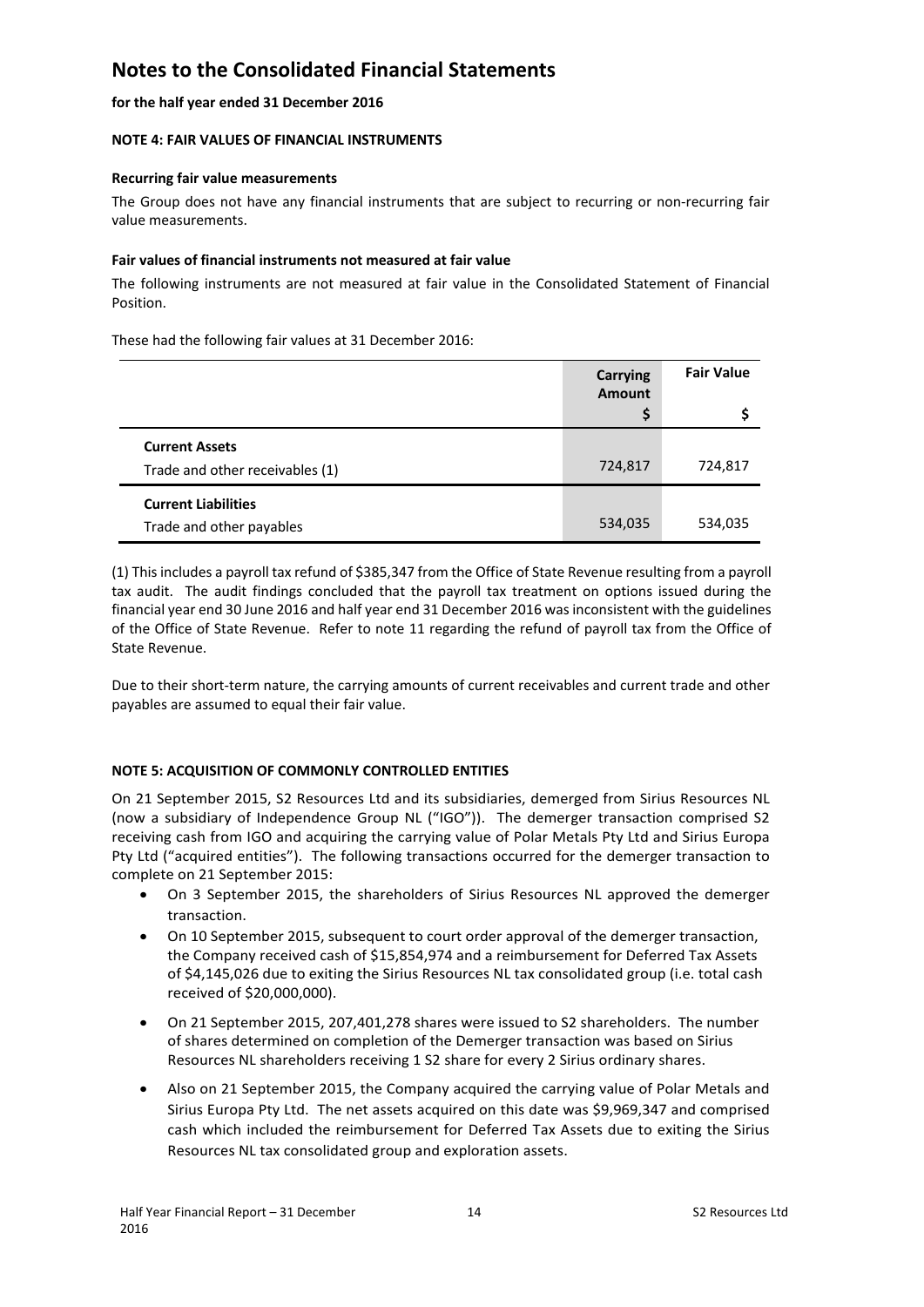# **for the half year ended 31 December 2016**

## **NOTE 5: ACQUISITION OF COMMONLY CONTROLLED ENTITIES (CONTINUED)**

As a result of the transactions described above, the summarised financial information as at 21 September 2015 for the acquired entities is provided below:

|                                      | 21 September<br>2015<br>\$ |
|--------------------------------------|----------------------------|
| <b>CURRENT ASSETS</b>                |                            |
| Cash and cash equivalents            | 2,765,346                  |
| Restricted cash                      | 74,949                     |
| Trade receivables                    | 12,570                     |
| Other receivables                    | 4,156,026                  |
| <b>TOTAL CURRENT ASSETS</b>          | 7,008,891                  |
| <b>NON-CURRENT ASSETS</b>            |                            |
| Exploration and evaluation           | 3,062,848                  |
| Property, plant and equipment        | 73,878                     |
| <b>TOTAL NON-CURRENT ASSETS</b>      | 3,136,726                  |
| <b>TOTAL ASSETS</b>                  | 10,145,617                 |
| <b>CURRENT LIABILITIES</b>           |                            |
| Trade and other payables             | 172,070                    |
| Provisions                           | 4,200                      |
| <b>TOTAL CURRENT LIABILTIES</b>      | 176,270                    |
| <b>TOTAL LIABILTIES</b>              | 176,270                    |
| <b>NET ASSETS</b>                    | 9,969,347                  |
| <b>EQUITY</b>                        |                            |
| Share capital                        | 23,613,713                 |
| Reserves                             | 650,136                    |
| Foreign Currency Translation Reserve | 4,924                      |
| Non-controlling interest             | 915,175                    |
| <b>Acquisition Reserve</b>           | (15, 214, 601)             |
| <b>TOTAL EQUITY</b>                  | 9,969,347                  |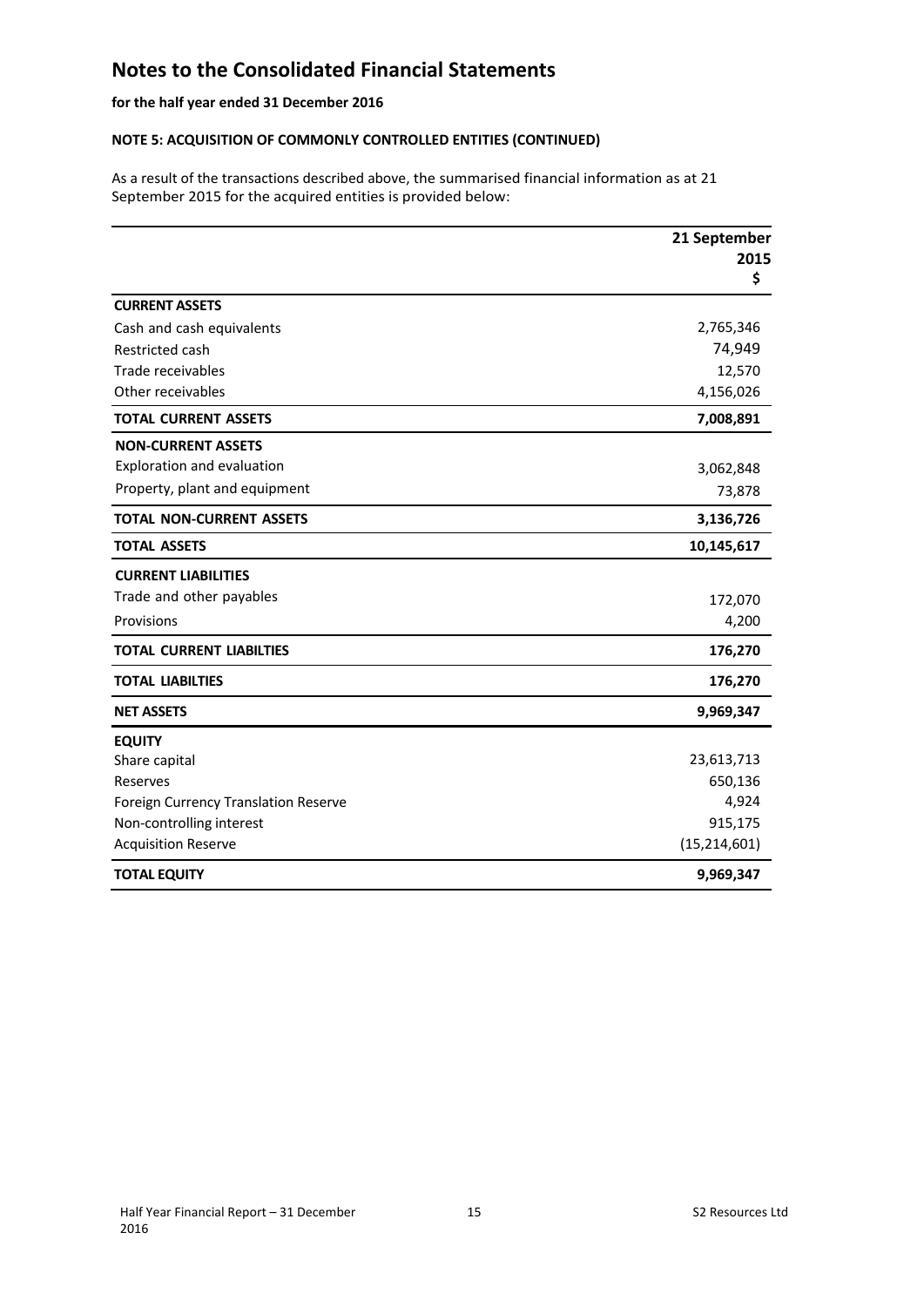### **for the half year ended 31 December 2016**

### **NOTE 6. EXPLORATION AND EVALUATION**

|                                                        | 31 December<br>2016 | 30 June<br>2016 |
|--------------------------------------------------------|---------------------|-----------------|
|                                                        |                     |                 |
| <b>Exploration costs</b>                               | 4,276,868           | 3,335,880       |
|                                                        |                     |                 |
| Movement during the period                             |                     |                 |
| Balance at beginning of the period                     | 3,335,880           |                 |
| Exploration expenditure incurred during the period     | 3,638,498           | 5,160,330       |
| Exploration expenditure incurred during the period and |                     |                 |
| expensed (i)                                           | (2,697,510)         | (4,917,967)     |
| Exploration expenditure relating to acquisitions (ii)  |                     | 3,093,517       |
| Balance at end of the period                           | 4,276,868           | 3,335,880       |

(i) During the half year ended 31 December 2016 the exploration expenditure incurred pertains to the following:

### **Baloo Project**

Exploration expenditure incurred and capitalised for the project was \$940,988 as per the announcement made on 13 February 2017 in relation to the new Mineral Resource estimate for the Baloo gold deposit. The revised Indicated and Inferred Mineral Resource estimate for the Baloo gold deposit comprises 4.22 million tonnes grading 2.0 g/t gold for a contained 264,000 ounces of gold at a lower cutoff grade of 0.8 g/t gold.

### **Nanook Project**

No exploration expenditure was incurred for the Nanook project.

### **Polar Bear Project**

Exploration expenditure incurred and expensed for the Polar Bear Project was \$1,110,783.

### **Eundynie JV Project (80% interest)**

Exploration expenditure incurred and expensed for the Eundynie JV was \$55,266.

### **Norcott Project**

Exploration expenditure incurred and expensed for the Norcott Project was \$57,338.

### **Scandinavian Project**

Exploration expenditure incurred and expensed for Scandinavian Exploration was \$1,474,123.

(ii) As a result of the Demerger transaction on 21 September 2015, the Group acquired exploration assets in the Scandinavian Project valued at \$2,000,000, the Polar Bear Project valued at \$400,000 and the Eundynie JV Project valued at \$662,848.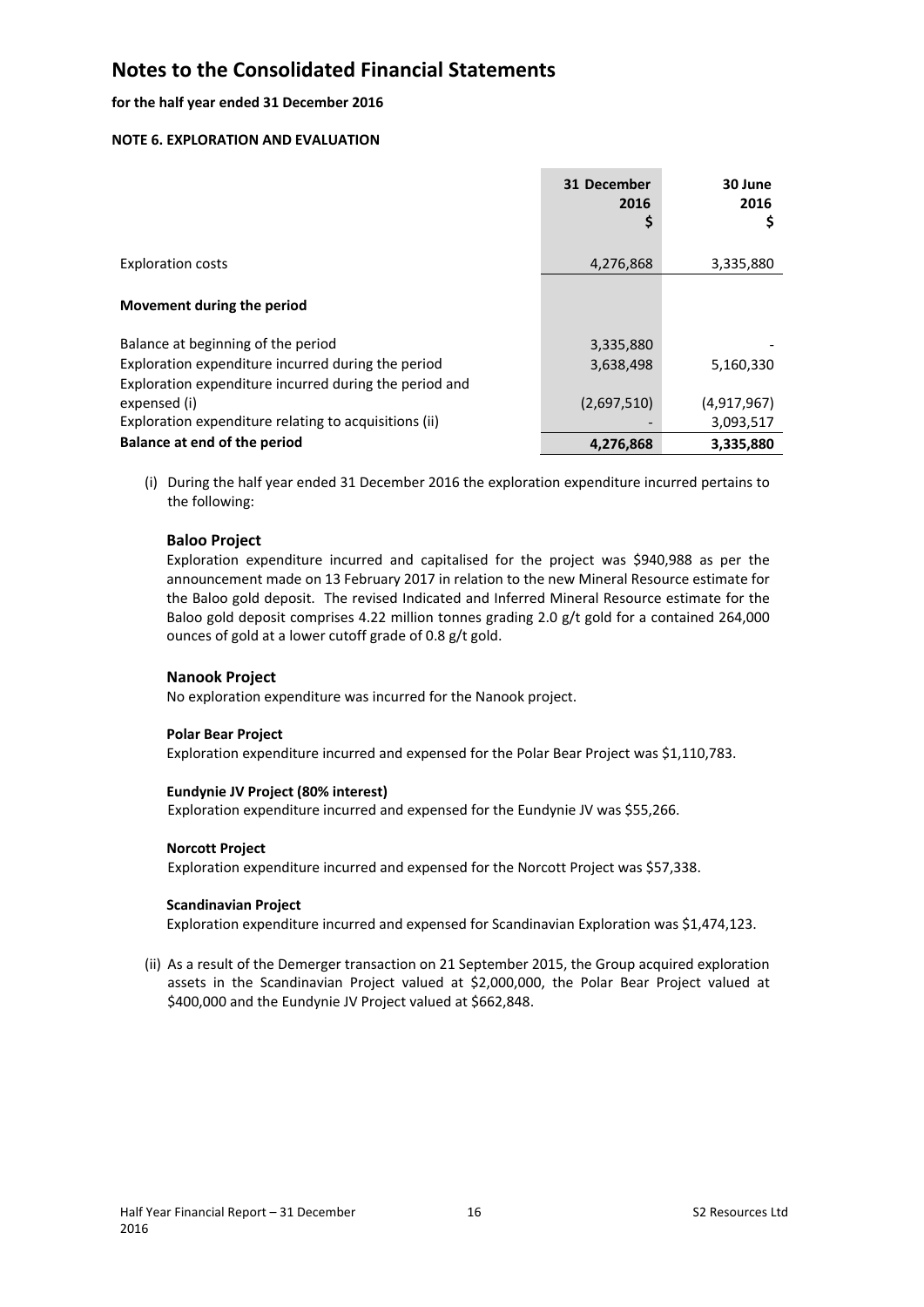### **for the half year ended 31 December 2016**

### **NOTE 7. SHARE CAPITAL**

|                                        | 31 December<br>2016<br><b>No of Shares</b> | 31 December<br>2016<br>\$ |
|----------------------------------------|--------------------------------------------|---------------------------|
| Ordinary shares fully paid             | 246,052,452                                | 52,237,523                |
| <b>Movement in Share Capital</b>       |                                            |                           |
| Ordinary shares fully paid             |                                            |                           |
| Balance at beginning of period         | 215,801,278                                | 40,728,688                |
| Placement at \$0.40 per share for cash | 30,201,174                                 | 12,080,470                |
| Options exercised at \$0.31            | 50,000                                     | 15,500                    |
| Cost of issues of shares               |                                            | (587, 135)                |
| <b>Balance at period end</b>           | 246,052,452                                | 52,237,523                |

Ordinary shares entitle the holder to participate in dividends and the proceeds on winding up of the Group in proportion to the number of and amounts paid on the shares held. On a show of hands every holder of ordinary shares present at a meeting in person or by proxy, is entitled to one vote, and upon a poll each share is entitled to one vote.

### **NOTE 8. RESERVES**

|                                            | 31 December<br>2016 | 30 June<br>2016 |
|--------------------------------------------|---------------------|-----------------|
| Share-based payments reserve (i)           | 6,571,424           | 4,039,525       |
| Other reserve (ii)                         | 144,517             | 144,517         |
| Foreign currency translation reserve (iii) | 17,457              | 19,345          |
| Acquisition reserve (iv)                   | (15, 214, 601)      | (15, 214, 601)  |
|                                            | (8,481,203)         | (11, 011, 214)  |

(i) The share‐based payments reserve recognises the fair value of the options issued to Directors, employees and service providers.

Each share option converts into one ordinary share of the Company on exercise. No amounts are paid or payable by the recipient on receipt of the option. The options carry neither rights to dividends nor voting rights. Options may be exercised at any time from the date of vesting to the date of their expiry.

- (ii) The other reserve recognises the remaining non‐controlling interest (33%) that was purchased from the Sakumpu vendors on 30 November 2015. Sakumpu Exploration Oy is a registered entity in Finland.
- (iii) Exchange differences arising on translation of the foreign controlled entity are recognised in other comprehensive income and accumulated in a separate reserve within equity. The cumulative amount is reclassified to profit or loss when the net investment is disposed of.
- (iv) This acquisition reserve arises from the interest pooling method accounting policy for the purchase of Polar Metals Pty Ltd and Sirius Europa Pty Ltd as described in note 6 of these financials.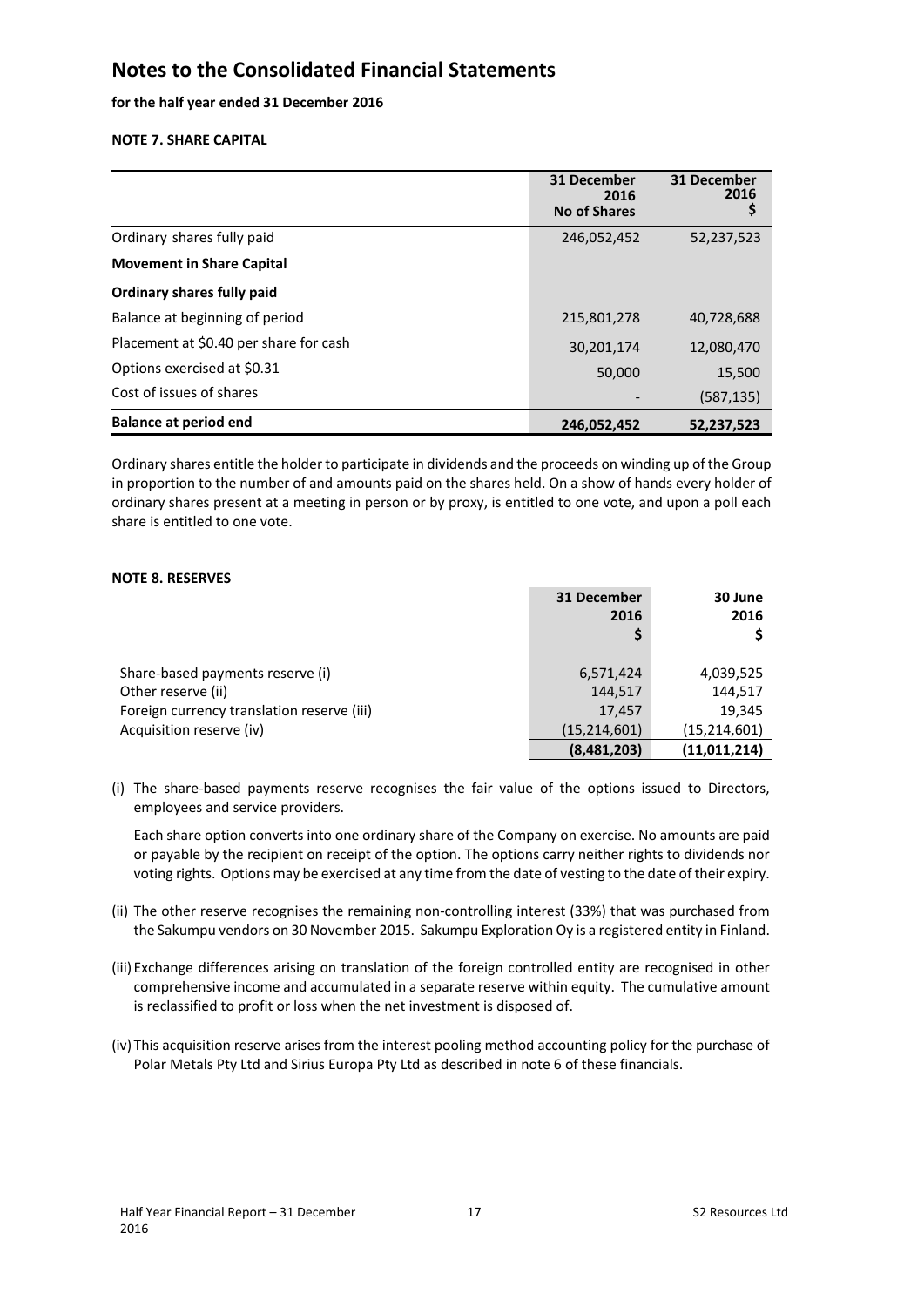### **for the half year ended 31 December 2016**

### **NOTE 9. SHARE BASED PAYMENTS**

The following share-based payments arrangements were in existence during the current and prior reporting period:

#### **Options**

| <b>Options Series</b>           | <b>Number</b> | <b>Grant Date</b> | <b>Expiry Date</b> | <b>Exercise</b><br>Price \$ | Fair value at<br><b>Grant Date</b> |
|---------------------------------|---------------|-------------------|--------------------|-----------------------------|------------------------------------|
| (1) Issued at 14 September 2015 | 29,250,000    | 14/09/2015        | 14/09/2019         | 0.31                        | 0.13                               |
| (2) Issued at 9 October 2015    | 50,000        | 09/10/2015        | 09/10/2019         | 0.31                        | 0.13                               |
| (3) Issued at 23 October 2015   | 400,000       | 23/10/2015        | 23/10/2019         | 0.31                        | 0.12                               |
| (4) Issued at 29 November 2015  | 400,000       | 29/11/2015        | 28/11/2019         | 0.31                        | 0.08                               |
| (5) Issued at 18 April 2016     | 800,000       | 18/04/2016        | 17/04/2020         | 0.31                        | 0.14                               |
| (6) Issued at 28 April 2016     | 1,000,000     | 29/04/2016        | 28/04/2020         | 0.35                        | 0.16                               |
| (7) Issued at 7 October 2016    | 11,950,000    | 07/10/2016        | 06/10/2020         | 0.61                        | 0.23                               |

- (1) The 29,250,000 options in series 1 comprised 23,750,000 options issued to the Directors of the Group which vested immediately, 3,600,000 options issued to employees under the Employee Share Option Plan which vest one year from grant date and 1,900,000 options issued to service providers which vest one year from grant date. For the service provider options, the value of services received was unable to be measured reliably and therefore the value of services received was measured by reference to the fair value of options issued.
- (2) The 50,000 options in series 2 which vests one year from grant date was issued to employees under the Employee Share Option Plan. These options were fully exercised during the half year ended 31 December 2016.
- (3) The 400,000 options in series 3 which vests one year from grant date was issued to employees under the Employee Share Option Plan.
- (4) The 400,000 options in series 4 which vests one year from grant date was issued to employees under the Employee Share Option Plan.
- (5) The 800,000 options in series 5 comprised 400,000 options issued to employees under the Employee Share Option Plan which vests from one year from grant date and 400,000 options issued to service providers which vests on year from grant date. For the service provider options, the value of services received was unable to be measured reliably and therefore the value of services received was measured by reference to the fair value of options issued.
- (6) The 1,000,000 options in series 6 which vested immediately were issued to a Director of the Group.
- (7) The 11,950,000 options in series 7 comprised 6,500,000 options issued to the Directors of the Group which vested immediately, 2,700,000 options were issued to employees under the Employee Share Option Plan which vest one year from grant date and 2,750,000 options were issued to service providers which vest one year from grant date. For the service provider options, the value of services received was unable to be measured reliably and therefore the value of services received was measured by reference to the fair value of options issued.

The weighted average fair value of the share options granted during the period is \$0.23.

The weighted average contractual life for options outstanding at the end of the year was 4 years.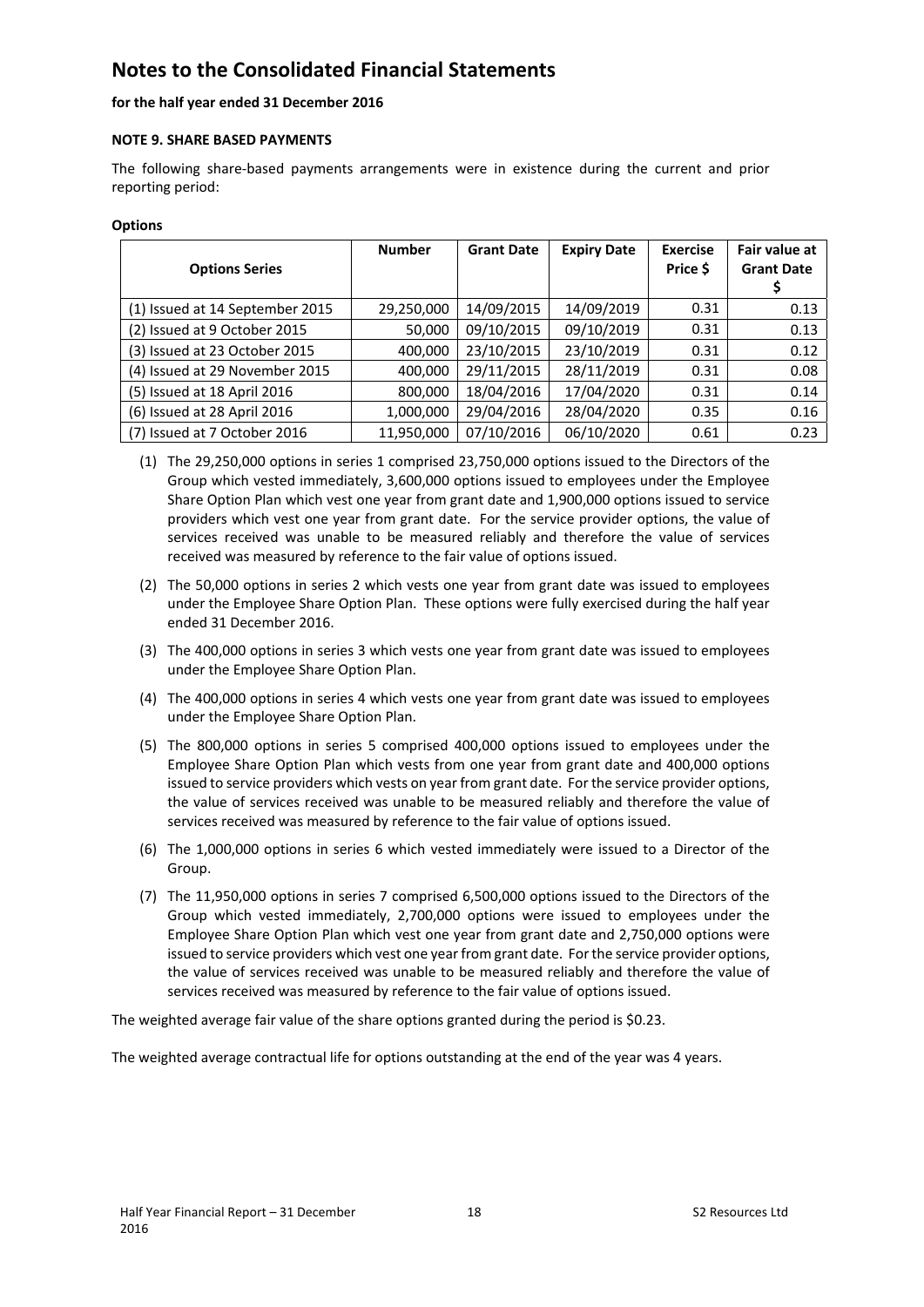### **for the half year ended 31 December 2016**

### **NOTE 9. SHARE BASED PAYMENTS (CONTINUED)**

The total expense of the share based payments for the period was:

|                                            | 31 December |
|--------------------------------------------|-------------|
|                                            | 2016        |
|                                            |             |
| Options issued under Directors Option Plan | 1,518,037   |
| Options issued under Employee Share Plan   | 371,616     |
| Options issued under Service Provider Plan | 642.246     |
|                                            | 2,531,899   |

Options were priced using a Black‐Scholes option pricing model using the inputs below:

|                            | Series 1 | Series 2 | Series 3 | Series 4 | Series 5 |
|----------------------------|----------|----------|----------|----------|----------|
| Grant date share price     | 0.21     | 0.19     | 0.19     | 0.14     | 0.22     |
| Exercise price             | 0.31     | 0.31     | 0.31     | 0.31     | 0.31     |
| <b>Expected volatility</b> | 100.00%  | 100.00%  | 100.00%  | 100.00%  | 100.00%  |
| Option life                | 4 years  | 4 years  | 4 years  | 4 years  | 4 years  |
| Dividend yield             | 0.00%    | 0.00%    | 0.00%    | $0.00\%$ | 0.00%    |
| Interest rate              | 3.10%    | 3.10%    | 3.10%    | 3.35%    | 3.26%    |

|                            | Series 6 | Series <sub>7</sub> |
|----------------------------|----------|---------------------|
| Grant date share price     | 0.25     | 0.44                |
| Exercise price             | 0.35     | 0.61                |
| <b>Expected volatility</b> | 100%     | 80%                 |
| Option life                | 4 years  | 4 years             |
| Dividend yield             | 0.00%    | 0.00%               |
| Interest rate              | 3.35%    | 2.87%               |

The following reconciles the outstanding share options granted in the half year ended 31 December 2016:

|                                            | 31 December<br>2016<br>Number of<br><b>Options</b> | 31 December<br>2016<br>Weighted<br>average<br>exercise price<br>\$ | 31 December<br>2015<br>Number of<br><b>Options</b> | 31 December<br>2015<br>Weighted<br>average<br>exercise price<br>\$ |
|--------------------------------------------|----------------------------------------------------|--------------------------------------------------------------------|----------------------------------------------------|--------------------------------------------------------------------|
| Balance at the beginning of the period     | 31,900,000                                         | 0.31                                                               |                                                    |                                                                    |
| Granted during the period                  | 11,950,000                                         | 0.61                                                               | 30,100,000                                         | 0.31                                                               |
| Exercised during the period                | (50,000)                                           | 0.31                                                               |                                                    |                                                                    |
| Expired during the period (i)              |                                                    |                                                                    |                                                    |                                                                    |
| Balance at the end of the period           | 43,800,000                                         | 0.39                                                               | 30,100,000                                         | 0.31                                                               |
| Un-exercisable at the end of the<br>period | 6,250,000                                          | 0.36                                                               | 6,350,000                                          | 0.31                                                               |
| Exercisable at end of the period           | 37,550,000                                         | 0.36                                                               | 23,750,000                                         | 0.31                                                               |

(i) *Options expired or cancelled during the period*

For the half year ended 31 December 2016 no options expired or were cancelled.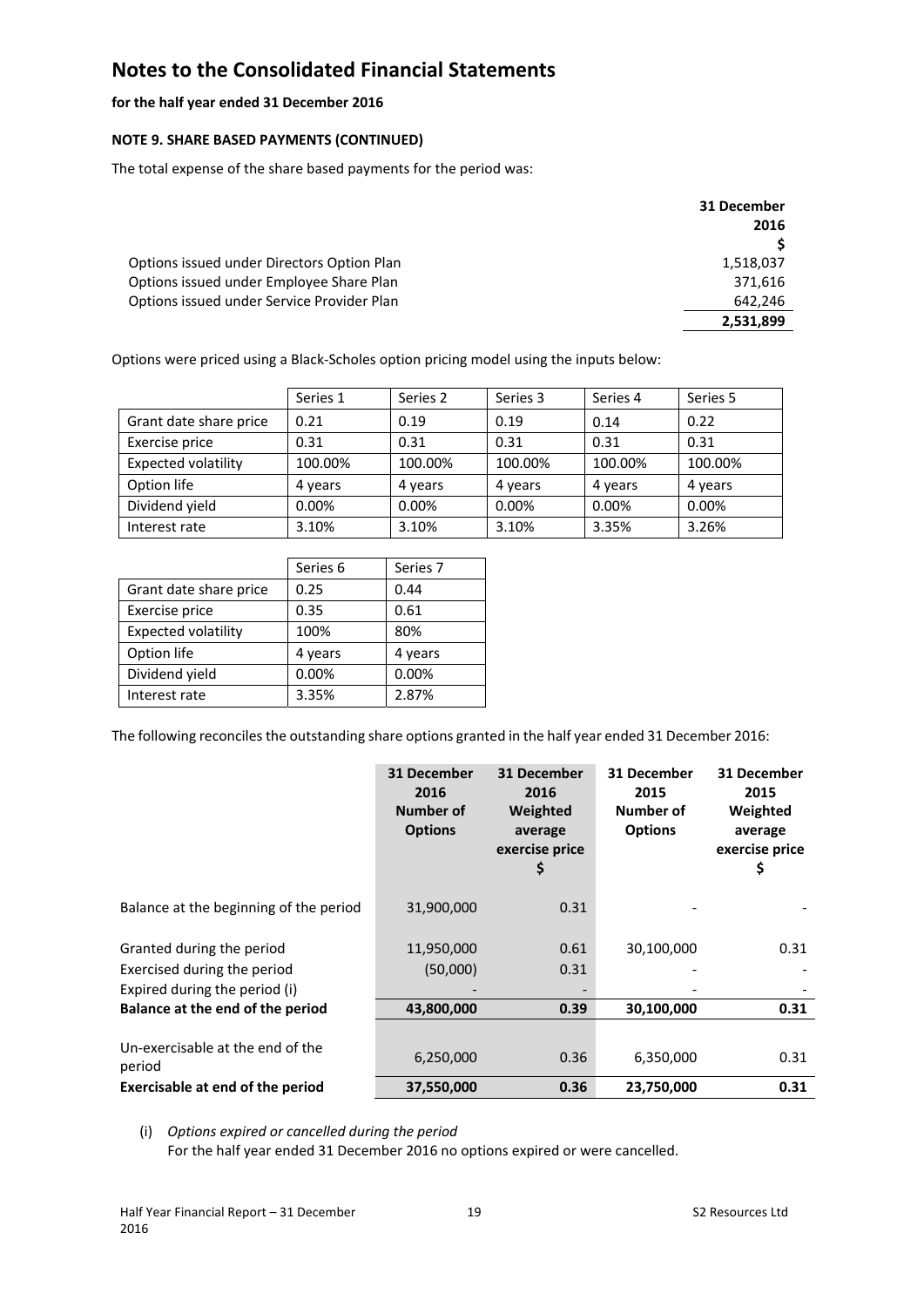### **for the half year ended 31 December 2016**

### **NOTE 10. RELATED PARTIES**

On 6 October 2016, a consulting agreement was entered into between the Company and Company Secretary, Tony Walsh. Under the terms of the Agreement:

- Mr Walsh's commencement date was 12 December 2016.
- Mr Walsh's fees are paid to Tony Walsh Corporate Services.
- Mr Walsh is paid a monthly fee of \$5,000 per month (plus GST) for an average of one business day per week or \$10,000 per month (plus GST) for an average two business days per week.
- The Company or Mr Walsh can terminate this agreement by giving one month's written notice.

Mr Walsh incurred fees of \$2,500 and holds 50,000 shares in the Company for the half year ended 31 December 2016.

Mr Walsh has other positions in listed companies being Company Secretary for Atlas Iron Ltd (from 12 October 2015) and Legend Mining Ltd (from 12 December 2016).

During the half year ended 31 December 2016, options were issued to the following Directors and Key Management Personnel:

|                            | <b>Grant Date</b> | Number of<br><b>Options</b> | <b>Share Based</b><br><b>Payments</b><br>Ş |
|----------------------------|-------------------|-----------------------------|--------------------------------------------|
| <b>Directors</b>           |                   |                             |                                            |
| Mark Bennett               | 07/10/2016        | 3,000,000                   | 700,632                                    |
| Anna Neuling               | 07/10/2016        | 1,500,000                   | 350,316                                    |
| Jeff Dowling               | 07/10/2016        | 1,000,000                   | 233,544                                    |
| Grey Egerton-Warburton (1) | 07/10/2016        | 1,000,000                   | 233,544                                    |
| <b>Management</b>          |                   |                             |                                            |
| Tony Walsh (2)             | 07/10/2016        | 300,000                     | 70,063                                     |
| Su-Mei Chan                | 07/10/2016        | 300,000                     | 70,063                                     |
|                            |                   | 7,100,000                   | 1,658,162                                  |

(1) Mr Egerton‐Warburton was also issued 1,000,000 appointment options during the half year ended 31 December 2016 that were accounted for at 30 June 2016 and approved by shareholders at the Annual General Meeting in October 2016.

(2) Mr Walsh's options were issued under the Service Provider Option Plan.

Other than the Key Management Personnel stated above, there were no related party transactions for the half year ended 31 December 2016.

## **NOTE 11. EVENTS OCCURRING AFTER THE REPORTING DATE**

On 3 January 2017, Anna Neuling resigned as Company Secretary and Executive Director to take maternity leave. Ms Neuling will remain with the Company as Non-Executive Director of the Group. On the same day, Tony Walsh was appointed Company Secretary for the Group.

On 31 January 2017, the Company received a payroll tax refund of \$398,898 from the Office of State Revenue as a result of an audit undertaken in December 2016. The refund was disclosed as a trade and other receivable for the half year ended 31 December 2016.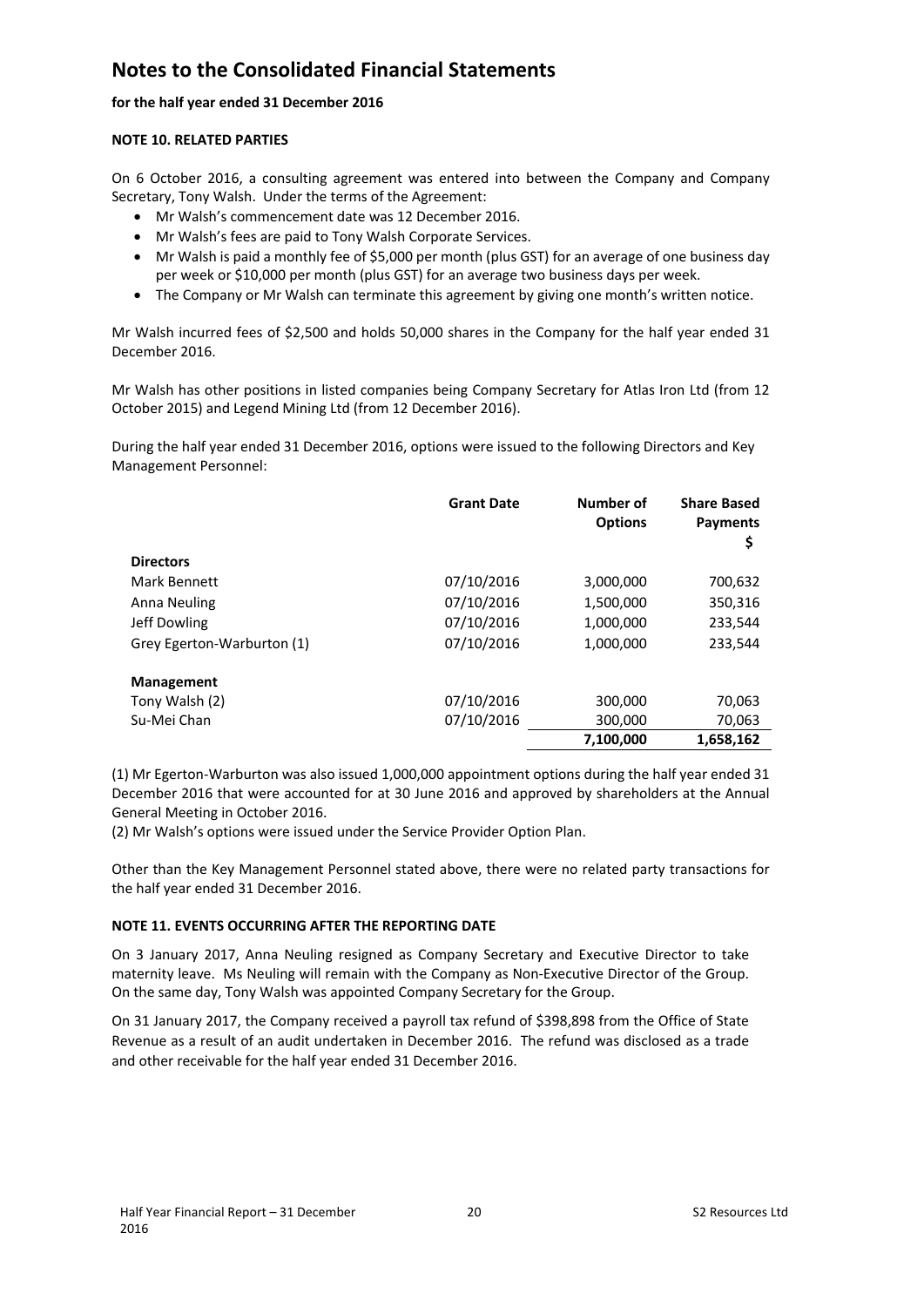**for the half year ended 31 December 2016** 

### **NOTE 11. EVENTS OCCURRING AFTER THE REPORTING DATE (CONTINUED)**

There has been no matter or circumstance that has arisen since 31 December 2016 that has significantly affected, or may significantly affect:

- the Group's operations in future financial years; or
- the result of those operations in future financial years; or
- the Group's state of affairs in future financial years.

#### **NOTE 12. LOSS PER SHARE**

| (a) Reconciliation of loss used in calculating Loss Per Share                                                               | 31 December<br>2016<br>\$            | 31 December<br>2015<br>\$            |
|-----------------------------------------------------------------------------------------------------------------------------|--------------------------------------|--------------------------------------|
| <b>Basic loss per share</b><br>Loss attributable to the ordinary equity holders used in calculating<br>basic loss per share | (6,335,690)                          | (6,328,957)                          |
| (b) Weighted average number of shares used as the Denominator                                                               | 31 December<br>2016<br><b>Number</b> | 31 December<br>2015<br><b>Number</b> |
| Ordinary shares used as the denominator in calculating basic loss per<br>share                                              | 239,920,151                          | 88,690,156                           |
| (c) Loss per share                                                                                                          | 31 December<br>2016<br><b>Cents</b>  | 31 December<br>2015<br><b>Cents</b>  |
| Basic loss per share                                                                                                        | (2.64)                               | (7.14)                               |

Where loss per share is non-dilutive, it is not disclosed.

### **NOTE 13. COMMITMENTS AND CONTINGENCIES**

#### **Commitments**

The Group must meet the following operating lease and tenement expenditure commitments to maintain them in good standing until they are joint ventured, sold, reduced, relinquished, exemptions from expenditure are applied or are otherwise disposed of. These commitments, net of farm outs, are not provided for in the financial statements and are:

|                                          | 31 December<br>2016 | 31 December<br>2015 |
|------------------------------------------|---------------------|---------------------|
| Not later than one year                  | 777,033             | 681,580             |
| After one year but less than two years   | 1,337,680           | 681,580             |
| After two years but less than five years | 1,982,220           | 1,667,220           |
| After five years*                        | 660,740             | 555,740             |
|                                          | 4,757,673           | 3,586,120           |

\* Per annum

### **Contingencies**

For the half year ended 31 December 2016, there were no contingencies to disclose for the Group.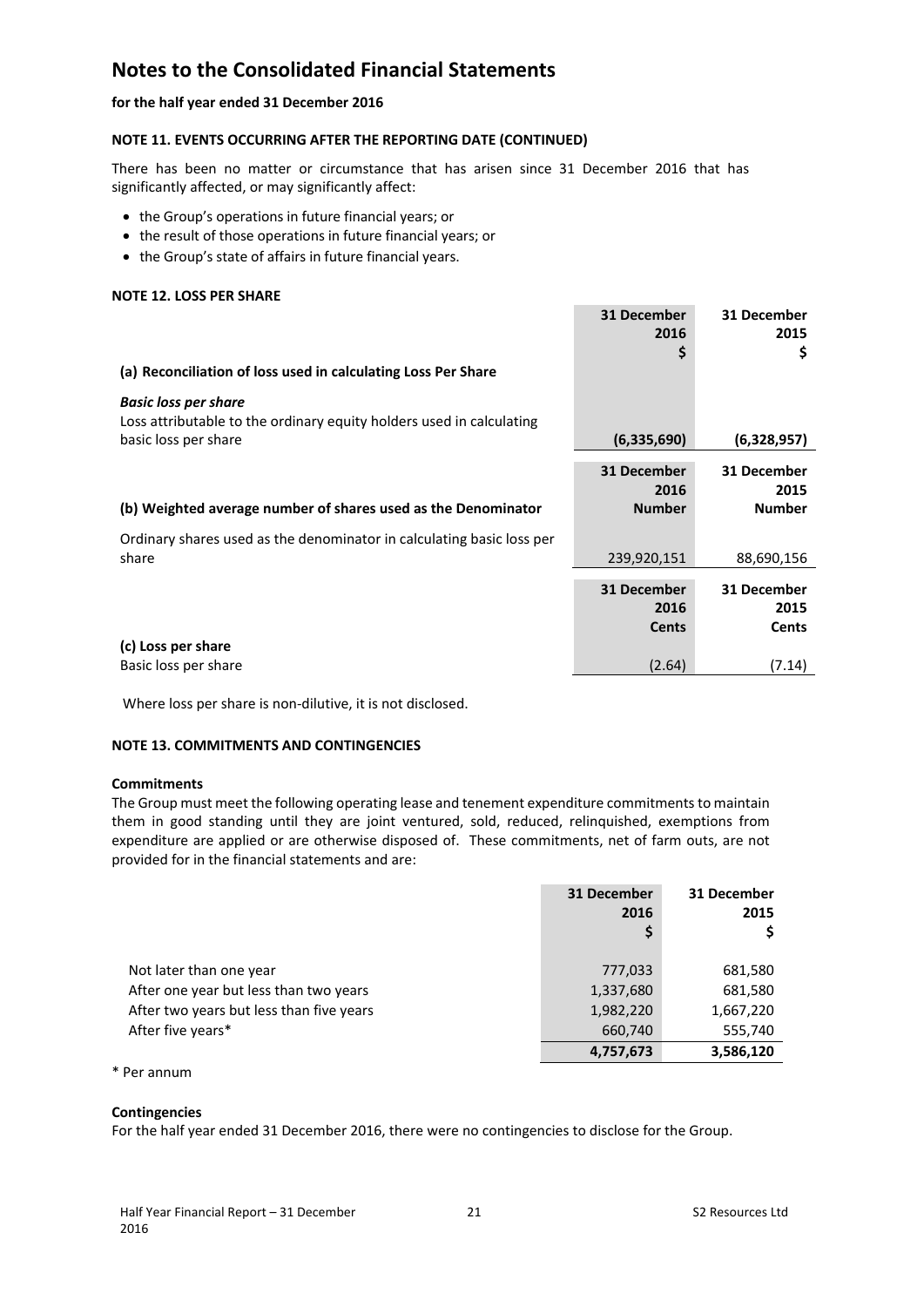**for the half year ended 31 December 2016** 

### **NOTE 14. SUBSIDIARIES**

| Name of entity             | Country of<br>incorporation | <b>Class of Shares</b> |      |      |
|----------------------------|-----------------------------|------------------------|------|------|
|                            |                             |                        | 2016 | 2015 |
| Polar Metals Pty Ltd       | Australia                   | Ordinary               | 100% | 100% |
| Sirius Europa Pty Ltd      | Australia                   | Ordinary               | 100% | 100% |
| Norse Exploration Pty Ltd  | Australia                   | Ordinary               | 100% | 100% |
| Sakumpu Exploration Oy     | <b>Finland</b>              | Ordinary               | 100% | 100% |
| Sakumpu Exploration Filial | Sweden                      | Ordinary               | 100% | 100% |
| S <sub>2</sub> Sverige AB  | Sweden                      | Ordinary               | 100% |      |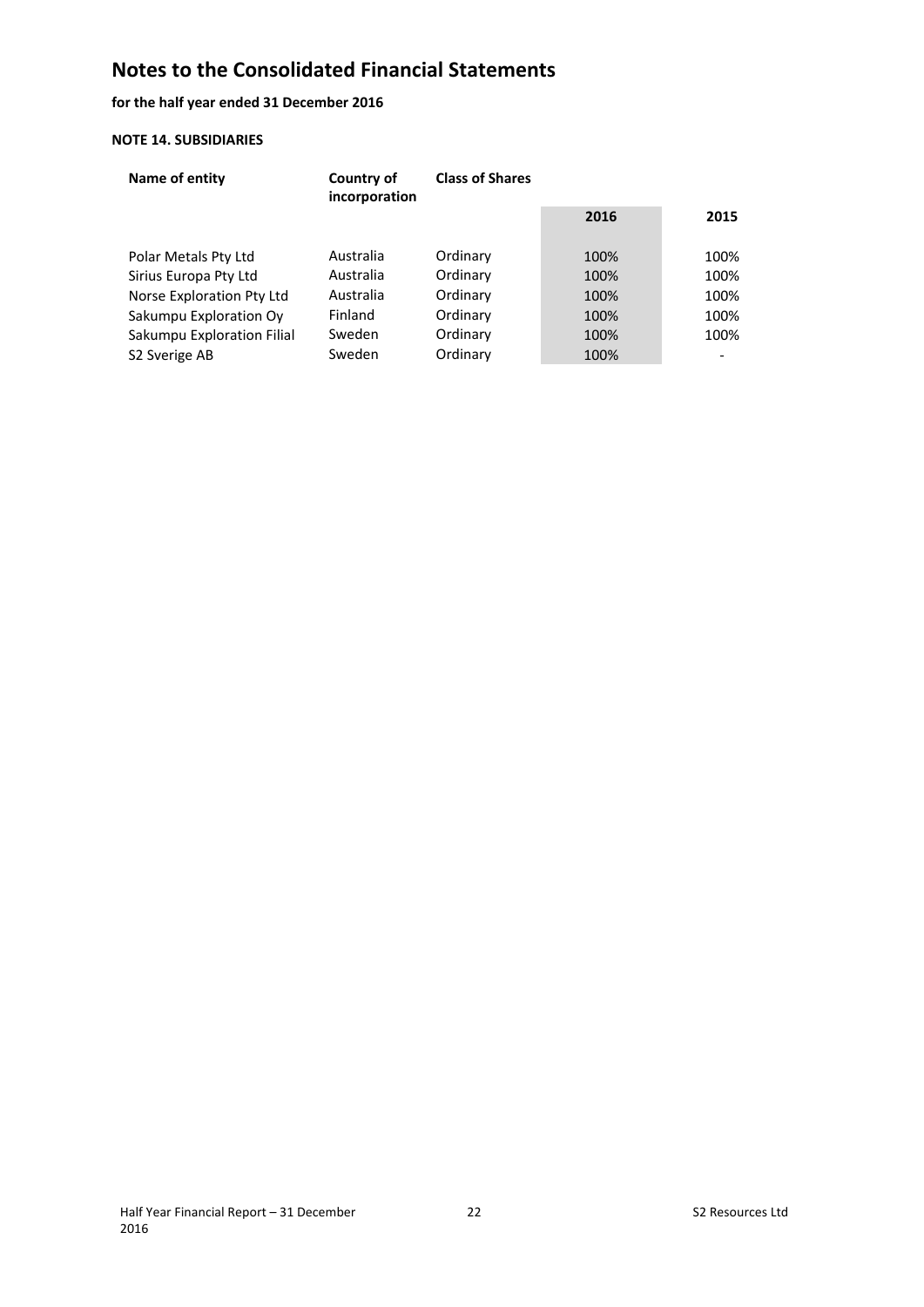# **Directors' Declaration**

The Directors of the Company declare that:

- 1. The interim financial statements and notes set out on pages 7 to 22 are in accordance with the Corporations Act 2001 and other professional reporting requirements including:
	- (a) complying with Accounting Standard AASB 134: Interim Financial Reporting; and
	- (b) giving a true and fair view of the Consolidated Entity's financial position as at 31 December 2016 and of its performance for the period then ended.
- 2. In the Directors' opinion there are reasonable grounds to believe that the Company will be able to pay its debts as and when they become due and payable.

This declaration is made in accordance with a resolution of the Board of Directors.

Lark Benoft

Mark Bennett Director Toronto 7 March 2017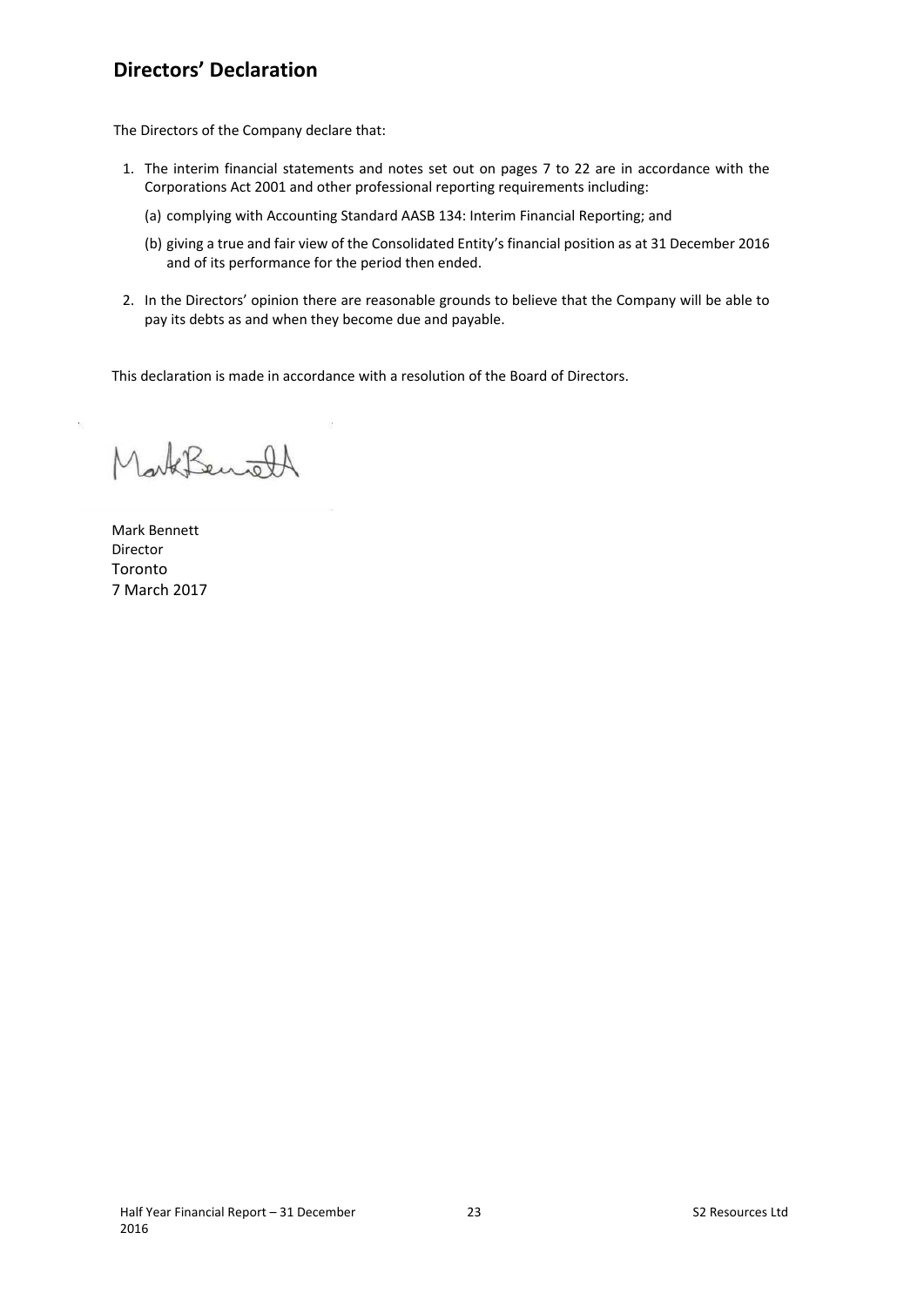

38 Station Street Subiaco, WA 6008 PO Box 700 West Perth WA 6872 Australia

## **INDEPENDENT AUDITOR'S REVIEW REPORT**

To the members of S2 Resources Ltd

# **Report on the Half-Year Financial Report**

We have reviewed the accompanying half-year financial report of S2 Resources Ltd, which comprises the consolidated statement of financial position as at 31 December 2016, the consolidated statement of profit or loss and other comprehensive income, the consolidated statement of changes in equity and the consolidated statement of cash flows for the half-year ended on that date, notes comprising a statement of accounting policies and other explanatory information, and the directors' declaration of the consolidated entity comprising the company and the entities it controlled at the half-year's end or from time to time during the half-year.

## **Directors' Responsibility for the Half-Year Financial Report**

The directors of the company are responsible for the preparation of the half-year financial report that gives a true and fair view in accordance with Australian Accounting Standards and the *Corporations Act 2001* and for such internal control as the directors determine is necessary to enable the preparation of the half-year financial report that is free from material misstatement, whether due to fraud or error.

## **Auditor's Responsibility**

Our responsibility is to express a conclusion on the half-year financial report based on our review. We conducted our review in accordance with Auditing Standard on Review Engagements ASRE 2410 *Review of a Financial Report Performed by the Independent Auditor of the Entity*, in order to state whether, on the basis of the procedures described, we have become aware of any matter that makes us believe that the half-year financial report is not in accordance with the *Corporations Act 2001* including: giving a true and fair view of the consolidated entity's financial position as at 31 December 2016 and its performance for the half-year ended on that date; and complying with Accounting Standard AASB 134 *Interim Financial Reporting* and the *Corporations Regulations 2001*. As the auditor of S2 Resources Ltd, ASRE 2410 requires that we comply with the ethical requirements relevant to the audit of the annual financial report.

A review of a half-year financial report consists of making enquiries, primarily of persons responsible for financial and accounting matters, and applying analytical and other review procedures. A review is substantially less in scope than an audit conducted in accordance with Australian Auditing Standards and consequently does not enable us to obtain assurance that we would become aware of all significant matters that might be identified in an audit. Accordingly, we do not express an audit opinion.

### **Independence**

In conducting our review, we have complied with the independence requirements of the *Corporations Act 2001*. We confirm that the independence declaration required by the *Corporations Act 2001,* which has been given to the directors of S2 Resources Ltd, would be in the same terms if given to the directors as at the time of this auditor's review report.